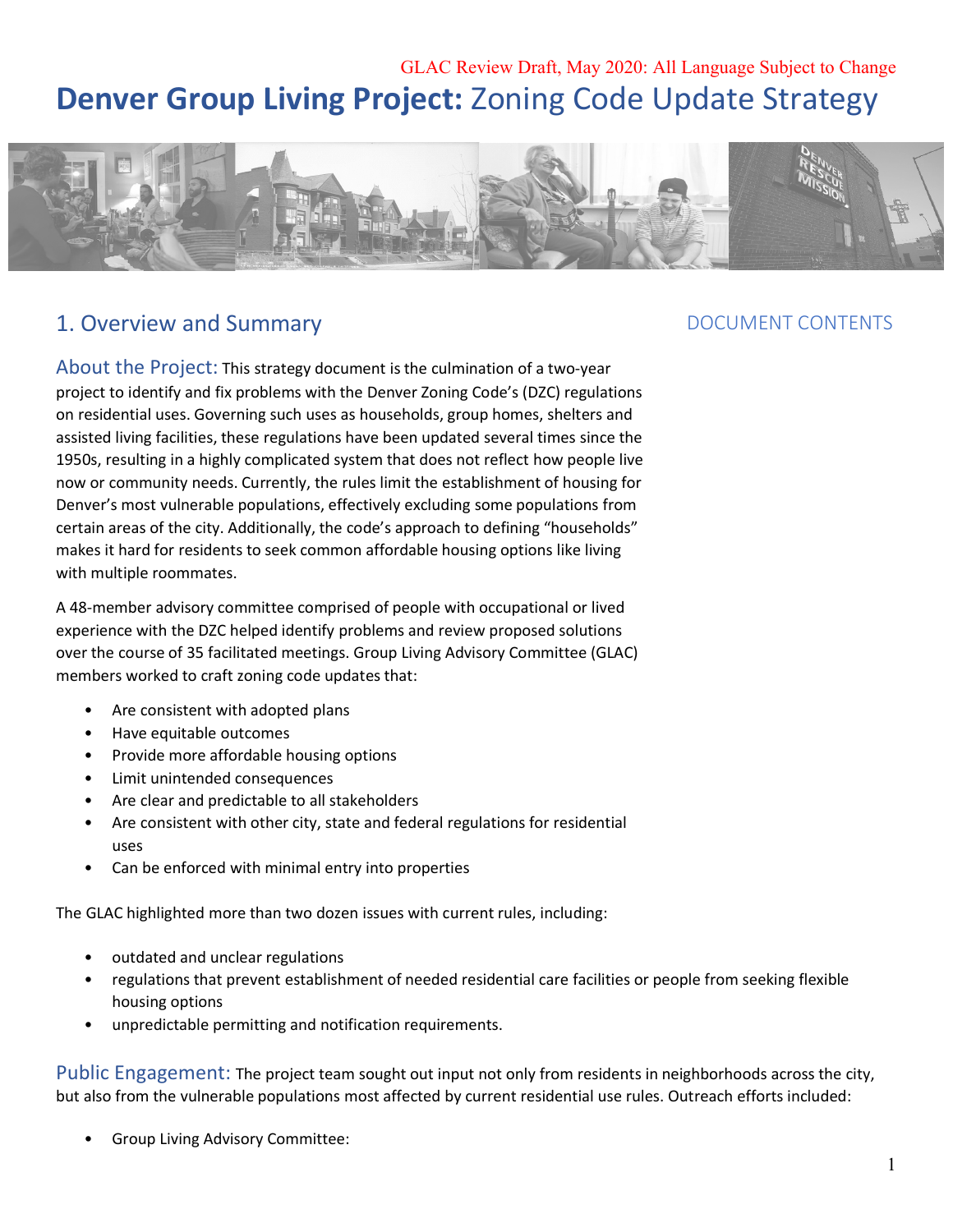- o 48 members, cross-section of housing providers, residents & guests, designers, neighborhood representatives, advocates and community leaders
- o 27 topic-specific "subgroup" meetings in 2018 & 2019 (focused on residential care, community corrections, shelters, artist housing and emerging uses like tiny home villages).
- o 7 meetings involving the full committee
- o 8 site visits (Denver Rescue Mission, Queen City Coop, G.L.O.B./Rinoceropolis, Williams Street Center, Core Civic Fox Facility, etc.).
- • Community open houses:
	- o Open house to present problem statement, October 2018
	- o 4 open houses to present initial proposal to public and collect input, February and March 2020
- • Community presentations: Staff has presented to neighborhood groups and advocacy organizations at various stages of the project
	- o 28 registered neighborhood organization meetings
	- o More than a dozen advocacy organizations: Anti-Displacement Network Denver, Homelessness Leadership Committee, Denver Commission on Cultural Affairs, etc.

 Proposal Summary: To address identified problems with residential land use regulations, and to implement Blueprint Denver goals for equity, affordability and flexibility in housing, staff recommends the following changes to the Denver Zoning Code:

- 1. **Update the current definition of "Household"** to allow more unrelated people to live together, in alignment with peer cities and evolving demand for flexibility and affordability.
- 2. **Consolidate current residential care and group home uses** and expand permitted zone districts to allow establishment of new shelters, community corrections facilities and similar uses to reduce exclusion of populations and ensure facilities can be established near transit and services.
- 3. Establish **standardized permitting processes and regulations**, such as spacing requirements, for all residential care uses.
- 4. Require **Community Information Meetings** prior to formal zoning application for larger residential care uses to notify and educate neighbors and foster positive relationships.

 Schedule and Next Steps: This strategy document has been informed by review and evaluation of the Group Living Advisory Committee and city and internal stakeholders. It will inform the next step: drafting the text amendments to the Denver Zoning Code. The text amendment adoption process will include the following steps:

- 1. **Public Review of Text Amendment:** the Public Review Draft of the text amendment (a document showing specific proposed changes to the language in the DZC) will be published online for the public to review and provide comments. During this time, staff will present to the Inter-Neighborhood Cooperation (INC) Zoning and Planning Committee. Any other Registered Neighborhood Organization (RNO) or other interested organizations may request a staff presentation on the proposed Text Amendment. Staff will also hold "office hours" events for one-on-one or small group discussions of proposal details.
- 2. **Planning Board:** the Denver Planning Board will hold a public hearing on the proposed Text Amendment and consider it against the review criteria found in Section 12.4.11.4 of the Denver Zoning Code. The Planning Board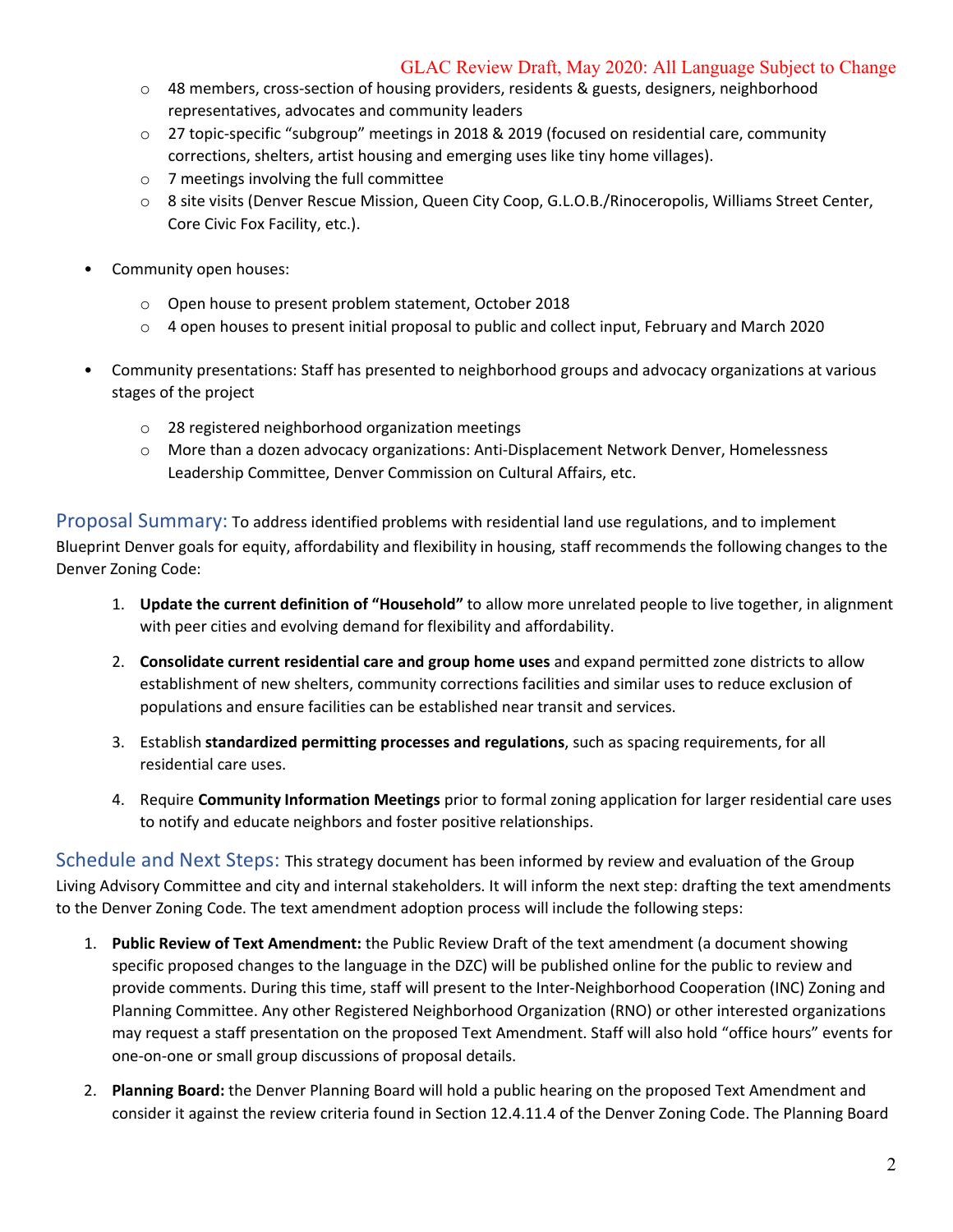will receive public input via written comments and public testimony and make a recommendation to the Denver City Council. This hearing is anticipated to occur in June or July of 2020.

- 3. **Denver City Council:** The City Council will hold a public hearing on the proposed text amendment and consider it against the review criteria found in Section 12.4.11.4 of the Denver Zoning Code. The City Council will receive public input via written comments and public testimony, and then vote on whether to approve the Text Amendment. This hearing is anticipated to occur in July or August of 2020.
- 4. **Implementation:** If these amendments are adopted by the City Council, the new standards will take effect approximately three days after City Council adoption following the Mayor's signature and publication of the ordinance. Implementation will include updates to Development Services permit review processes, staff and customer guides and staff training on the new regulations.

# 2. Existing Zoning:

 Use Categories and Definitions: The Denver Zoning Code currently breaks residential uses down into two use categories: Household Living and Group Living. These categories and their specific included uses are defined in the Use Definitions section of the Denver Zoning Code: Division 11.11.2. The organizational chart below shows how these uses are currently structured in the DZC.



## *Current Organizational Chart of Residential Uses*

**Household Living** is defined in Sec. 11.12.2.1 and includes:

- Single-Unit Dwellings: a single dwelling unit in a single structure, such as a detached house
- Two-Unit Dwellings: two dwelling units contained in a single structure, such as a duplex
- Multi-Unit Dwellings: three or more dwelling units contained in a single structure, such as an apartment building
- • Live/Work Dwelling: a combination of residential and commercial activity located within a dwelling unit. contrast with the limited Home Occupations that are regulated as accessory uses and permitted in other types of Dwelling Units. Live/Work Dwellings permit commercial activity as a primary use, alongside the residential use – this is in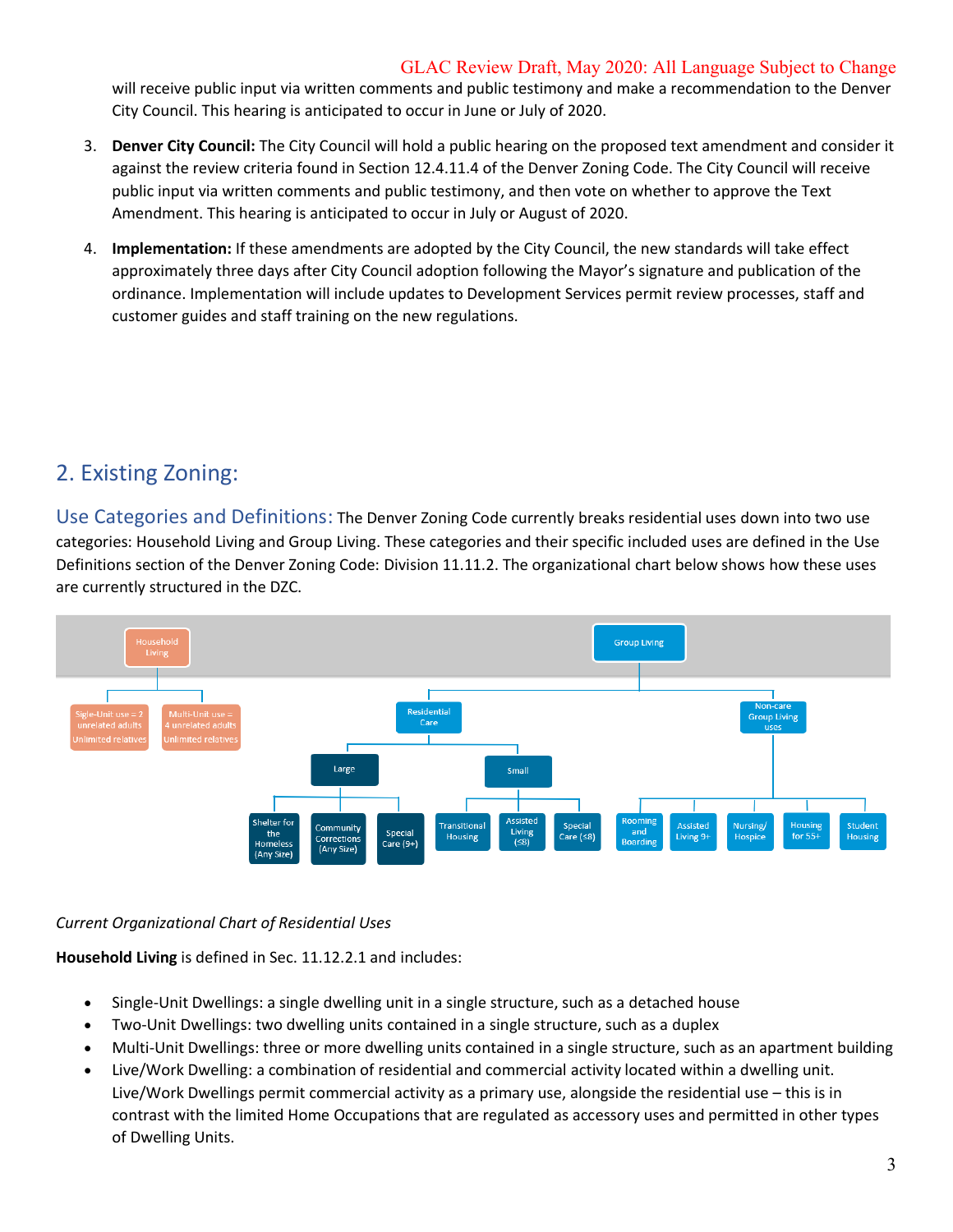Household Living uses limit the number of unrelated people that may occupy the dwelling units described above. In a Two-Unit or Multi-Unit dwelling, four unrelated adults and any number of relatives to each may occupy each unit. In a Single-Unit dwelling, the DZC currently permits the following combinations of residents living as a single housekeeping unit (including any permitted domestic employees):

- A single person, plus any number of relatives
- Two persons living as partners, plus any number of relatives to either
- Two unrelated adults over the age of 18, plus any number of relatives to either

 The DZC specifically permits certain relatives, which include parents and grandparents, children and step-children, siblings and step-siblings, in-laws, uncles, aunts and niblings (nieces and nephews).

**Group Living** is defined in Sec. 11.12.2.1 and includes a list of defined uses, which include:

- Assisted Living Facilities
- Community Corrections Facilities
- Nursing Homes and Hospices
- Residence for Older Adults
- Rooming and Boarding House
- Student Housing
- Transitional Housing
- Special Care Home
- Shelter for the Homeless

 **Residential Care Uses:** Transitional Housing, Shelter for the Homeless, Community Corrections Facility and Special Care homes are considered Residential Care Uses, a subcategory of Group Living. Each one is subject to special use limitations (see "How these uses are regulated," below).

Some Residential Care uses are further broken down by size:

- "Large" = facilities serving 9 or more persons
- "Small" = facilities serving 8 or fewer persons

 This size division is only consistently applied to Special Care uses. Shelters for the Homeless and Community Corrections uses are always considered Large Residential Care uses, regardless of the number of occupants. Transitional Housing uses are always considered a Small Residential Care use, regardless of the number of residents. Assisted living is only considered a Residential Care use in some zone districts.

 Regulations: These uses are regulated based on the definitions described above and in several other parts of the Zoning Code.

 **Use Tables:** Residential uses listed above appear in the "Use Table " for each of the DZC's Neighborhood Contexts. The Use Table shows where each defined use is permitted by zone district, sets forth minimum off-street vehicle and bicycle parking, and identifies the required zoning procedure for each use. Zoning procedures may require an applicant to obtain a zoning permit, a zoning permit with public notice, or a Zoning Permit with Special Exception Review, which is reviewed by the city's Board of Adjustments for Zoning Appeals and may be subject to special conditions to limit potential negative impacts.

 • Note: Special Care and Transitional Housing facilities are listed under Residential Care Uses, and are not individually named. Safe Houses are regulated as multi-unit dwellings.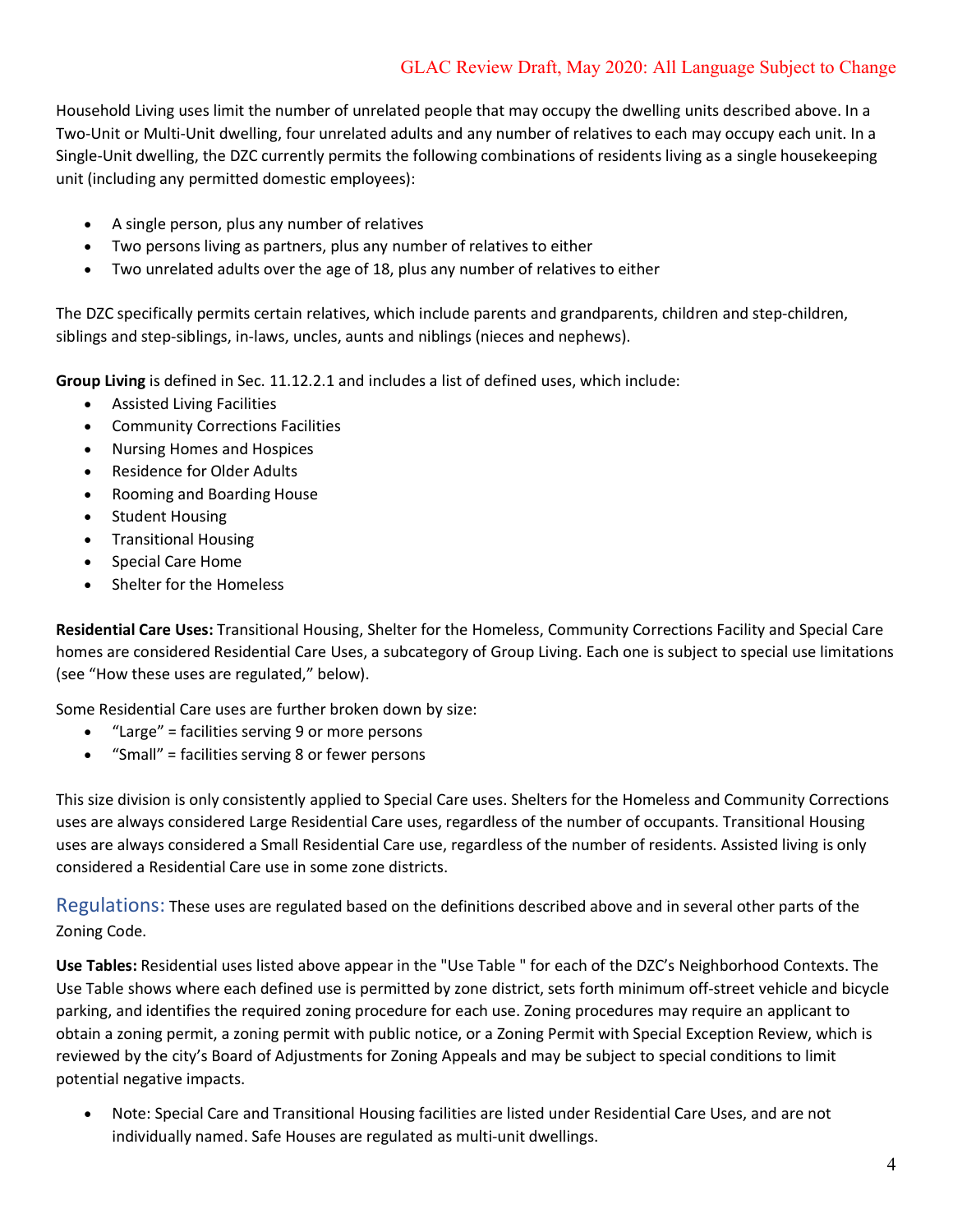**Use Limitations:** Each Neighborhood Context Use Table has a column listing any Use Limitations associated with uses permitted in that district. Use limitations are set forth in Article 11 of the DZC, and limitations for the Group Living use category begin in Section 11.2.9.

 Residential Care Uses (Large and Small), especially Shelters for the Homeless and Community Corrections Facilities, are subject to the most stringent requirements. According to the DZC, Use Limitations on Residential Care Facilities are intended to balance several issues:

- Need for humane, equitable housing for special populations,
- Compliance with federal and state fair housing regulations,
- Prevention of Residential Care use concentration in neighborhoods, and
- Effective regulation and communication processes to help ensure such facilities are good neighbors.

Use limitations vary extensively by zone district and use. Key examples include:

- • Spacing and Density Limitations: Large Residential Care Facilities are not permitted within 2,000 feet of other such uses, and no more than two others may exist within a 4,000-foot radius of the proposed new use. In Impacted Neighborhoods, up to 200 feet of additional spacing may be required by the Zoning Administrator. (Impacted Neighborhoods are those neighborhoods with more than the city-wide average number of Residential Care Uses within their boundaries.)
- • Certain uses have additional requirements. For example, Community Corrections facilities are not permitted within 1,500 of a school or within 1,500 feet of a Residential Zone District.
- • Some Large Residential Care uses, such as Shelters for the Homeless, have additional use limitations that vary by operator or other criteria. In Sec. 11.2.10.1, the zoning code establishes three types of shelter uses:
	- 1. Shelter for the Homeless as a permanent, primary use
	- 2. Shelter for the Homeless as a primary or accessory use when operated by a place of religious assembly (such as a church)
	- 3. Shelter for the Homeless when operated in a building owned by a nonprofit corporation or by a government entity
- • Permanent shelters as a primary use are permitted in higher-intensity mixed-use zone districts, industrial districts and others that are not solely residential. Permanent shelters are subject to the Use Limitations for Large Residential Care Facilities as described above and in Sec. 11.2.8. They also must meet special requirements for operations, including but not limited to mitigating the impact of waiting areas on adjacent public rights-of-way (preventing obstruction, etc.) and making restrooms available when the facility is closed.
- • The Zoning Code provides more flexible options for shelter uses that are operated by a religious assembly. These include, but are not limited to, permission to operate in any zone district and less restrictions on bed counts for shelters that operate for 120 days or less per year.
- • Similarly, Shelters for the Homeless operated by a government entity or nonprofit corporation, in which the Denver Department of Human Services plays some role in the operation, are also permitted in any zone district provided certain requirements for public notice and involvement have been met.

 **Limitations on the Number of Residents:** The DZC's Use Limitations limit the number of clients served by Residential Care facilities based on size, applicable zone district, etc. Shelters for the Homeless and Community Corrections Facilities are subject to the most stringent requirements. For example:

 • Community Corrections Facilities are permitted in the I-MX zone district but are not permitted to exceed 40 residents, and they must provide 50 feet of gross floor area per person served. In the I-A and I-B zone districts, Community Corrections Facilities are permitted to have larger numbers of residents.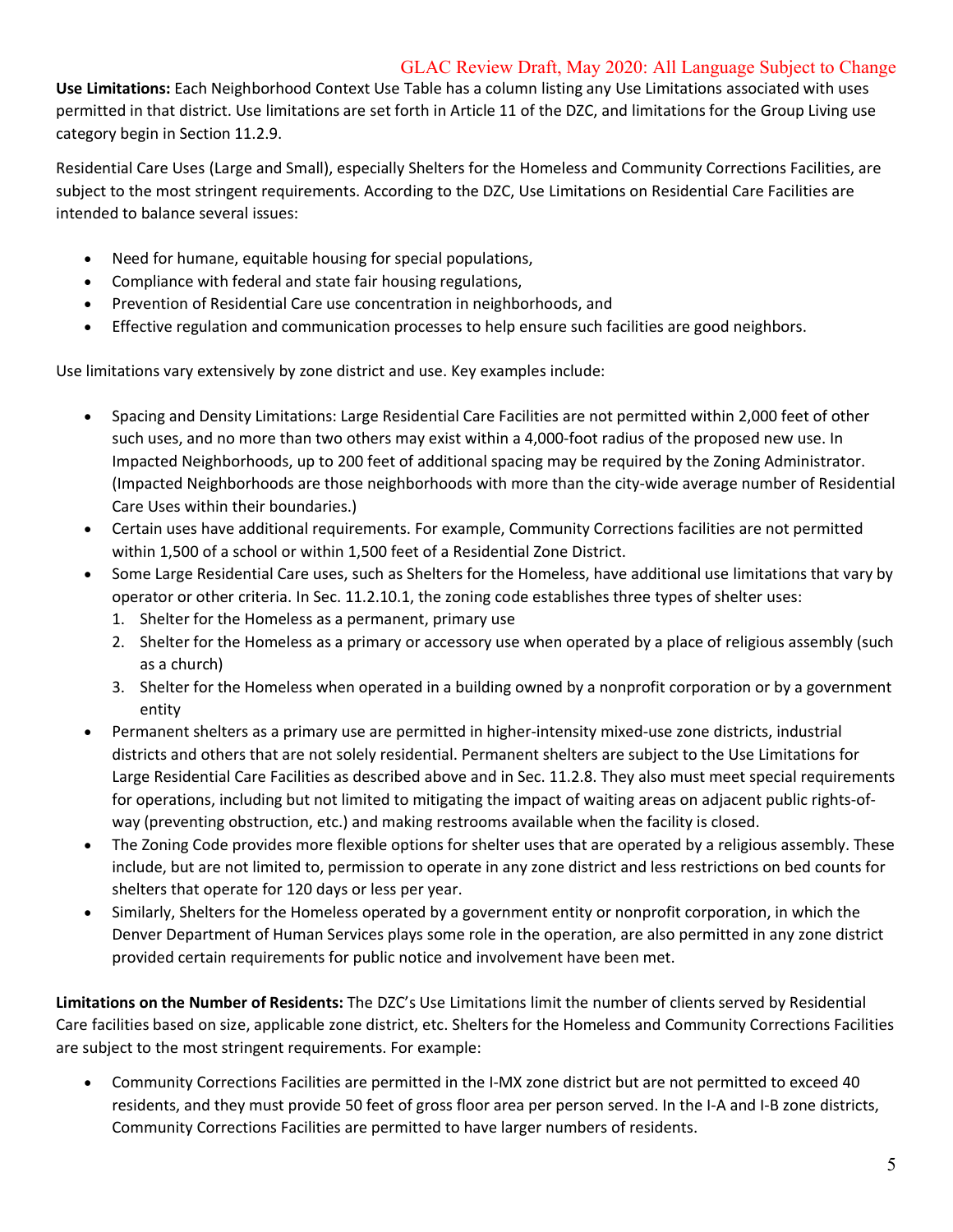• Shelters for the Homeless established as permanent, primary uses are not permitted to have more than 200 beds, though some shelters with permits issued prior to Jan. 1, 2005, may have up to 350 beds. No more than 950 beds are permitted in any one city council district in homeless shelters that are permanent, primary uses.

# 3. Problems Identified with the Code

 During a series of meetings that began in March 2018, the GLAC identified a set of challenges with regulations in the Denver Zoning Code (DZC) that govern residential uses. The Committee worked in subgroups focused on specific use types in the DZC related to members' work or interests:

- Adult and Elder Housing
- • Community Corrections (current terminology in the code for uses more frequently referred to as "halfway houses"
- Artist/DIY/Cooperative housing
- Emerging Residential Uses (tiny house villages, Single-Room Occupancy, co-living, etc.)
- Shelter for the Homeless (current terminology in the code)
- Transitional and Special Care Homes

 The GLAC highlighted more than two dozen issues with these current rules, which are summarized in six general categories as follows:

- **Evolving Residential Needs:** Different ways of living together are needed to meet new challenges, circumstances, and lifestyles. However, outdated or unclear regulations or a lack of applicable use definitions and building forms in the Denver Zoning Code (DZC) limit those possibilities.
- **Difficulty Meeting Rising Demand:** Demand for some group living types exceeds current supply, but the current code limits expansion or establishment of new facilities.
- **Ineffective Public Outreach Requirements:** Requirements for public outreach and involvement in siting decisions are inconsistent and unclear, leading to frustration for neighborhoods and providers.
- • **Unintended Results:** Current regulations have led to unintended results, including:
	- $\circ$  disproportionate concentrations of facilities in some neighborhoods
	- $\circ$  ongoing use of outdated existing residential care facilities due to current zoning code limits on the reconstruction or expansion of nonconforming uses.
	- $\circ$  need for extensive transportation services to facilities and services in distant industrial areas
- • **Unclear Regulations:** Some regulations are unclear or inflexible when considering expansion or siting new or innovative facilities.
- **Unnecessary or outdated language:** Some code language is redundant, inconsistent or in conflict with state and/or federal regulations and guidelines.

 The subgroups prepared detailed documents outlining DZC issues related to each of the topics above, including specific references to parts of the DZC. The full problem statements for each subgroup can be reviewed at this link: Group. Appendix A of this document lists and categorizes all problem statements. These identified problems with [https://www.denvergov.org/content/dam/denvergov/Portals/646/documents/Zoning/text\\_amendments/Group\\_Living/](https://www.denvergov.org/content/dam/denvergov/Portals/646/documents/Zoning/text_amendments/Group_Living)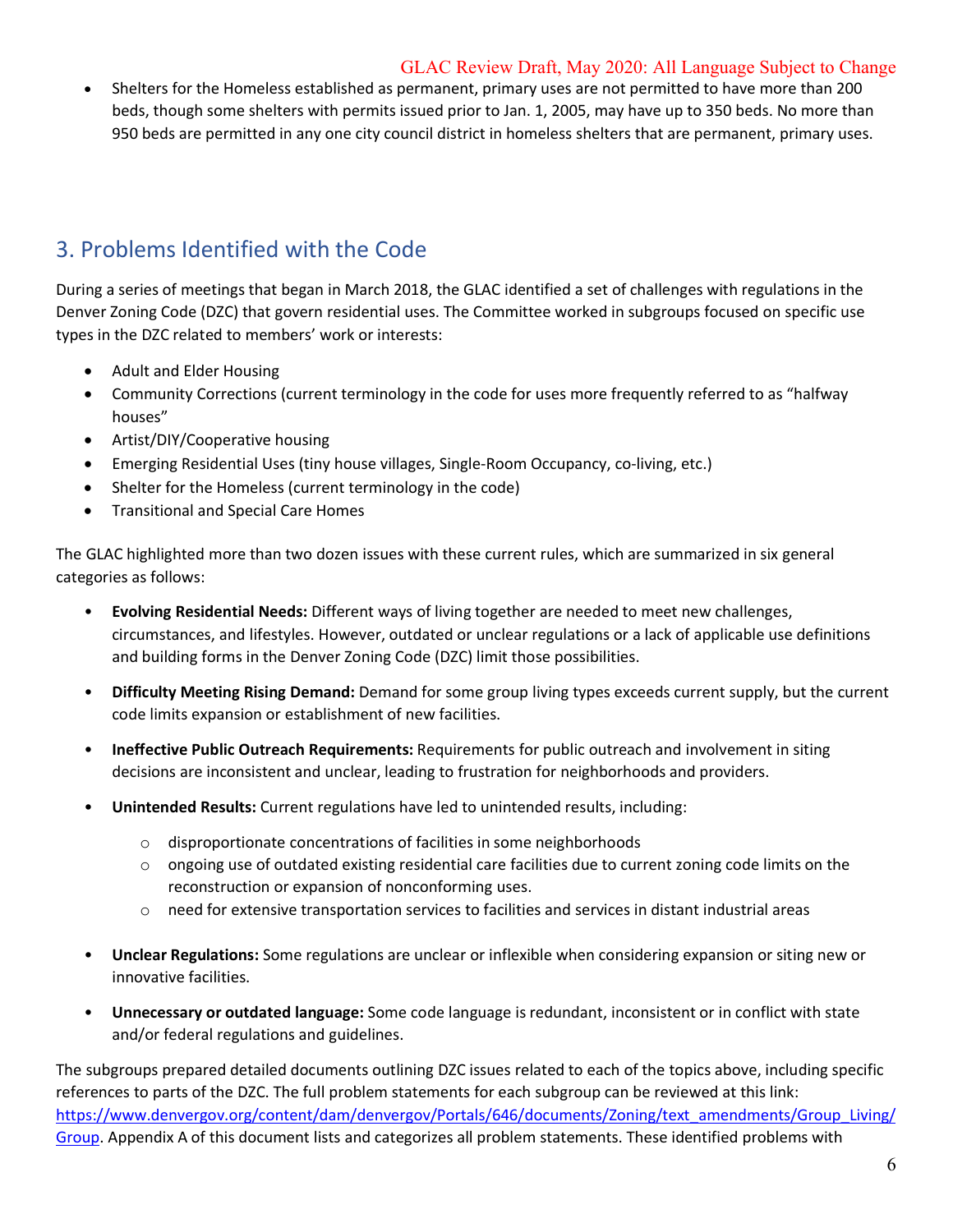current regulations established priorities and areas of staff focus for the next phase of the project, during which the GLAC worked with City staff to develop proposed amendments to the DZC. These proposed amendments will be presented to the public and considered for adoption in 2020.

# 4. Proposed Solutions

 The following tables set forth the specific proposed solutions to the code problems summarized above. Specific Problems addressed by each are noted in the third column and can be found in Appendix A.

| <b>Solutions for Household Uses</b> |  |  |
|-------------------------------------|--|--|
|                                     |  |  |

| Solution                                                                             | <b>Specifics</b>                                                                                                                                                                                                                                                                                                                                                                                                                                                                                                                                                                                                                                                                                                                                                                                                                                                                                                                                     | <b>Problems Addressed</b> |
|--------------------------------------------------------------------------------------|------------------------------------------------------------------------------------------------------------------------------------------------------------------------------------------------------------------------------------------------------------------------------------------------------------------------------------------------------------------------------------------------------------------------------------------------------------------------------------------------------------------------------------------------------------------------------------------------------------------------------------------------------------------------------------------------------------------------------------------------------------------------------------------------------------------------------------------------------------------------------------------------------------------------------------------------------|---------------------------|
| 1. Amend the definition<br>of Household, add<br>additional guidelines<br>for clarity | <b>Household</b><br>A "household" is either:<br>A single person occupying a dwelling unit, plus any<br>Í.<br>permitted domestic employees; or<br>Any number of persons related to each other by blood,<br>ii.<br>marriage, civil union, committed partnership,<br>adoption, or documented responsibility (such as foster<br>care or guardianship), occupying a dwelling unit as<br>a single non-profit housekeeping unit, plus any<br>permitted domestic employees; or<br>Any number of unrelated adults (18 years or older)<br>iii.<br>depending on the size of the dwelling unit as provided<br>in the table below, plus any number of persons related<br>to each unrelated adult by blood, marriage, civil union,<br>committed partnership, adoption, or documented<br>responsibility (such as foster care or guardianship),<br>occupying a dwelling unit as a single non-<br>profit housekeeping unit, plus any permitted domestic<br>employees. | 1.A., 1.B, 1d.D, 1.F      |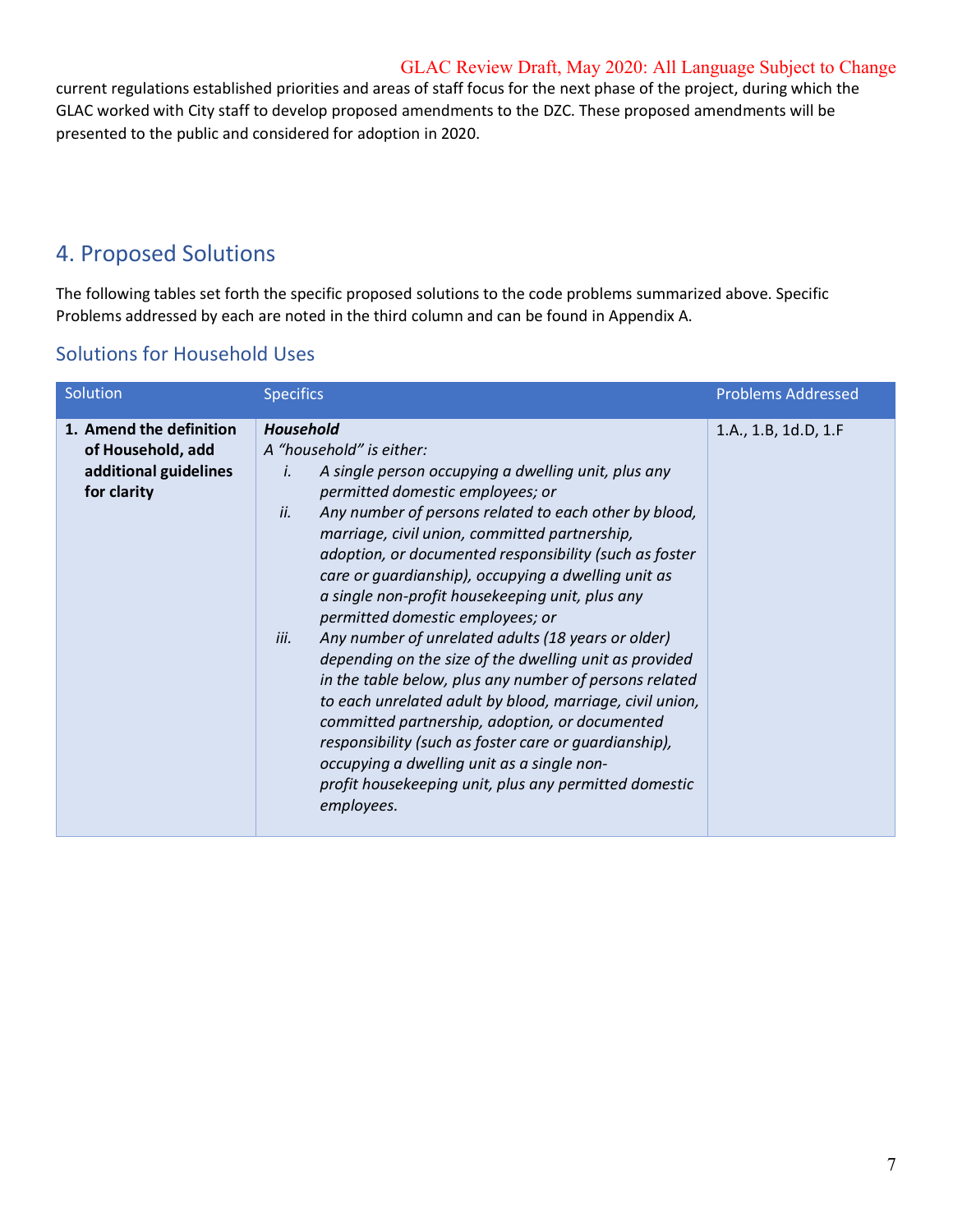|                                                              | <b>Dwelling Unit Size</b><br>(square feet of finished<br>floor area)                                                                                                                                                                                                                                                                                                                                                                                                                                                                                                                                                                                                                                                                                                                                                                                                                                                                                                                                                                                                                                                                                                                          | <b>Unrelated adults</b><br>permitted |
|--------------------------------------------------------------|-----------------------------------------------------------------------------------------------------------------------------------------------------------------------------------------------------------------------------------------------------------------------------------------------------------------------------------------------------------------------------------------------------------------------------------------------------------------------------------------------------------------------------------------------------------------------------------------------------------------------------------------------------------------------------------------------------------------------------------------------------------------------------------------------------------------------------------------------------------------------------------------------------------------------------------------------------------------------------------------------------------------------------------------------------------------------------------------------------------------------------------------------------------------------------------------------|--------------------------------------|
|                                                              | Less than 1,800                                                                                                                                                                                                                                                                                                                                                                                                                                                                                                                                                                                                                                                                                                                                                                                                                                                                                                                                                                                                                                                                                                                                                                               | 5 adults                             |
|                                                              | 1,800 to 1,999                                                                                                                                                                                                                                                                                                                                                                                                                                                                                                                                                                                                                                                                                                                                                                                                                                                                                                                                                                                                                                                                                                                                                                                | 6 adults                             |
|                                                              | 2,000 to 2,199                                                                                                                                                                                                                                                                                                                                                                                                                                                                                                                                                                                                                                                                                                                                                                                                                                                                                                                                                                                                                                                                                                                                                                                | 7 adults                             |
|                                                              | 2,200 to 2,399                                                                                                                                                                                                                                                                                                                                                                                                                                                                                                                                                                                                                                                                                                                                                                                                                                                                                                                                                                                                                                                                                                                                                                                | 8 adults                             |
|                                                              | 2,400 to 2,599                                                                                                                                                                                                                                                                                                                                                                                                                                                                                                                                                                                                                                                                                                                                                                                                                                                                                                                                                                                                                                                                                                                                                                                | 9 adults                             |
|                                                              | 2,600 or more                                                                                                                                                                                                                                                                                                                                                                                                                                                                                                                                                                                                                                                                                                                                                                                                                                                                                                                                                                                                                                                                                                                                                                                 | 10 adults                            |
| 2. Add additional vehicle                                    | profit housekeeping unit" exists if comprised of adults who live<br>together as a family or as the functional equivalent of a<br>family, and who share household activities and<br>responsibilities, such as meals, chores, rent, and<br>expenses. The choice of specific adults comprising the<br>single non-profit housekeeping unit is determined by the<br>members of such housekeeping unit rather than by a landlord,<br>property manager, or other third party. Members of a<br>single non-profit housekeeping unit are not required to seek<br>services or care of any type as a condition of residency; and do<br>not operate the dwelling unit as a commercial venture or with<br>the primary purpose to earn a profit for themselves. A<br>single non-profit housekeeping unit does not include rent-by-<br>the-room configurations in a dwelling unit managed by non-<br>residents. A resident owner of the dwelling unit may rent<br>rooms to individual tenants, but if the entire dwelling unit is<br>rented, all adult residents shall have chosen to jointly occupy<br>the entire premises of the dwelling unit. Tenancy is arranged<br>on a month-to-month or longer basis. |                                      |
| parking requirements<br>for larger households<br>in SU uses. | In Uses and Required Parking tables, require 2 parking spaces<br>for all Larger Household uses, as follows:                                                                                                                                                                                                                                                                                                                                                                                                                                                                                                                                                                                                                                                                                                                                                                                                                                                                                                                                                                                                                                                                                   |                                      |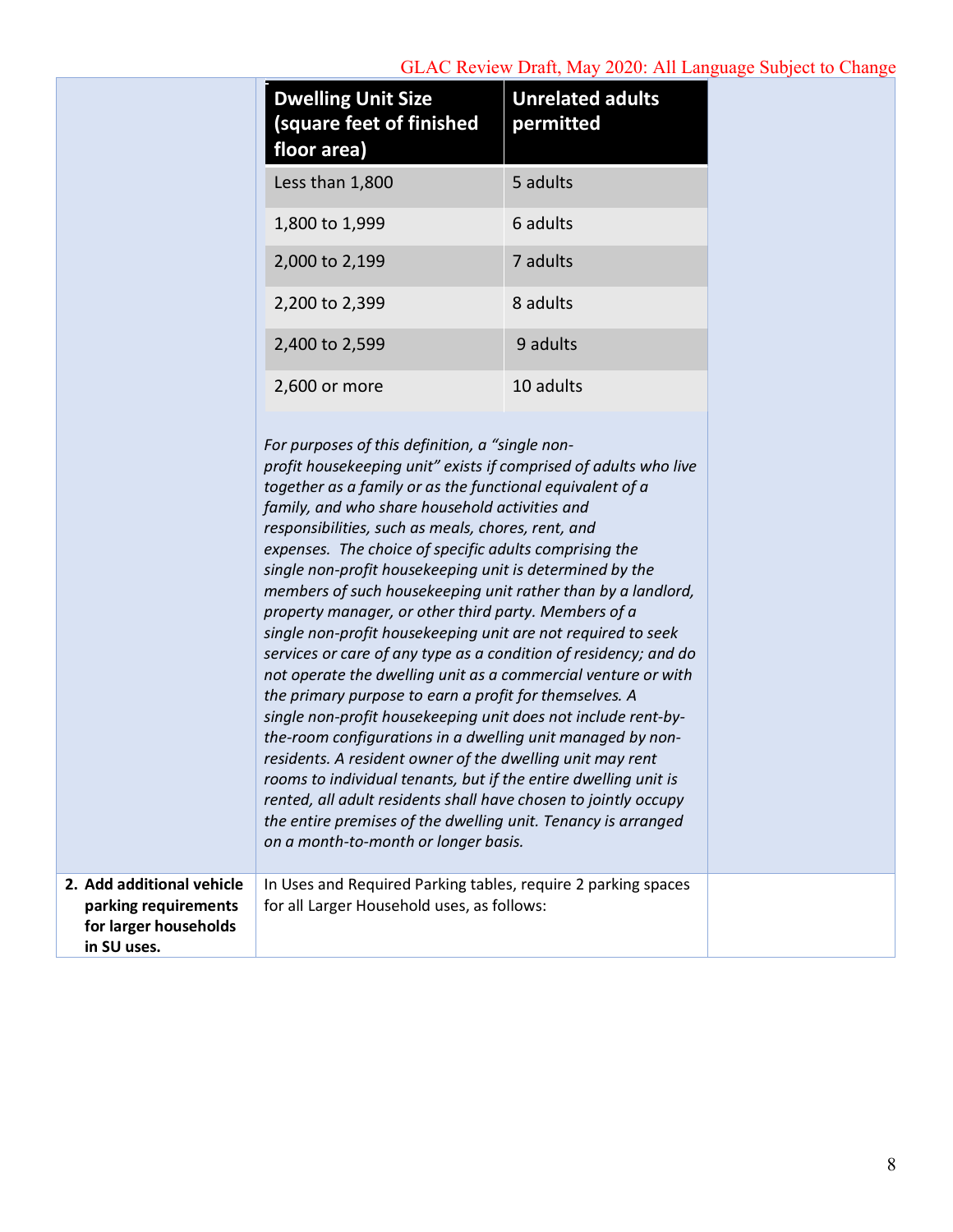|                                                                                                                                                                                                                                                                      | <b>Context</b>                   | Parking required for single unit<br>dwelling Use with 6 or more adult<br>residents (note: bicycle parking is<br>not required)                                                                                                                                                                                                                                                                                                                                                                       |                   |
|----------------------------------------------------------------------------------------------------------------------------------------------------------------------------------------------------------------------------------------------------------------------|----------------------------------|-----------------------------------------------------------------------------------------------------------------------------------------------------------------------------------------------------------------------------------------------------------------------------------------------------------------------------------------------------------------------------------------------------------------------------------------------------------------------------------------------------|-------------------|
|                                                                                                                                                                                                                                                                      | Suburban                         | 2 vehicle spaces                                                                                                                                                                                                                                                                                                                                                                                                                                                                                    |                   |
|                                                                                                                                                                                                                                                                      | Urban Edge                       | 2 vehicle spaces                                                                                                                                                                                                                                                                                                                                                                                                                                                                                    |                   |
|                                                                                                                                                                                                                                                                      | Urban                            | 1 vehicle spaces                                                                                                                                                                                                                                                                                                                                                                                                                                                                                    |                   |
|                                                                                                                                                                                                                                                                      | General Urban                    | 1 vehicle space                                                                                                                                                                                                                                                                                                                                                                                                                                                                                     |                   |
|                                                                                                                                                                                                                                                                      | Urban Center                     | 0 vehicle spaces<br>CCN only: 1 vehicle space                                                                                                                                                                                                                                                                                                                                                                                                                                                       |                   |
|                                                                                                                                                                                                                                                                      | Downtown                         | 0 vehicle spaces                                                                                                                                                                                                                                                                                                                                                                                                                                                                                    |                   |
|                                                                                                                                                                                                                                                                      | I (where applicable)             | 1 vehicle space                                                                                                                                                                                                                                                                                                                                                                                                                                                                                     |                   |
|                                                                                                                                                                                                                                                                      | CMP (where permitted)            | 0 vehicle spaces                                                                                                                                                                                                                                                                                                                                                                                                                                                                                    |                   |
|                                                                                                                                                                                                                                                                      | M                                | 1 vehicle space                                                                                                                                                                                                                                                                                                                                                                                                                                                                                     |                   |
| 3. Delete unnecessary<br>home occupations<br>4. Clarify how<br>reasonable<br>accommodation may<br>be provided for groups<br>of more than 5<br>unrelated adults in a<br><b>FFHA protected class</b><br>who live in a house<br>that is 1,600 square<br>feet or smaller | area, to a maximum of 8 adults." | Delete Secs. 11.9.4.10, Foster Family Care (as a Home<br>Occupation); and 11.9.4.16, Rooming and/or Boarding (as a<br>Home Occupation). Guardianship/foster relationships and<br>renting a room in a house would be permitted by the<br>proposed definition and use limitations for Household.<br>Add new item iii to DZC Sec. 12.4.5.3.B.2.a.: "allow more than<br>5 unrelated adults to live as a single housekeeping unit in a<br>structure that has 1,600 square feet or less of finished floor | 1.A<br>1.G., 5.I. |
| 5. Update parking<br>requirements to<br>establish a maximum<br>number of vehicles<br>which may be<br>associated with a<br>dwelling unit                                                                                                                              | this Code.                       | Amend Sec. 10.9.3.1. to add a maximum number of vehicles,<br>as follows: Number of Motor Vehicles Accessory to a Dwelling<br>Unit: On any zone lot occupied by a dwelling unit, there shall<br>be, in total, parked and/or stored no more than 1 motor<br>vehicle per licensed driver residing in the dwelling unit plus 1<br>additional motor vehicle per dwelling unit, to a maximum of 6<br>vehicles per dwelling unit, except as specifically allowed by                                        |                   |

# Solutions for Shelter, Transitional/Special Care and Community Corrections Uses

Solution Specifics Problems Addressed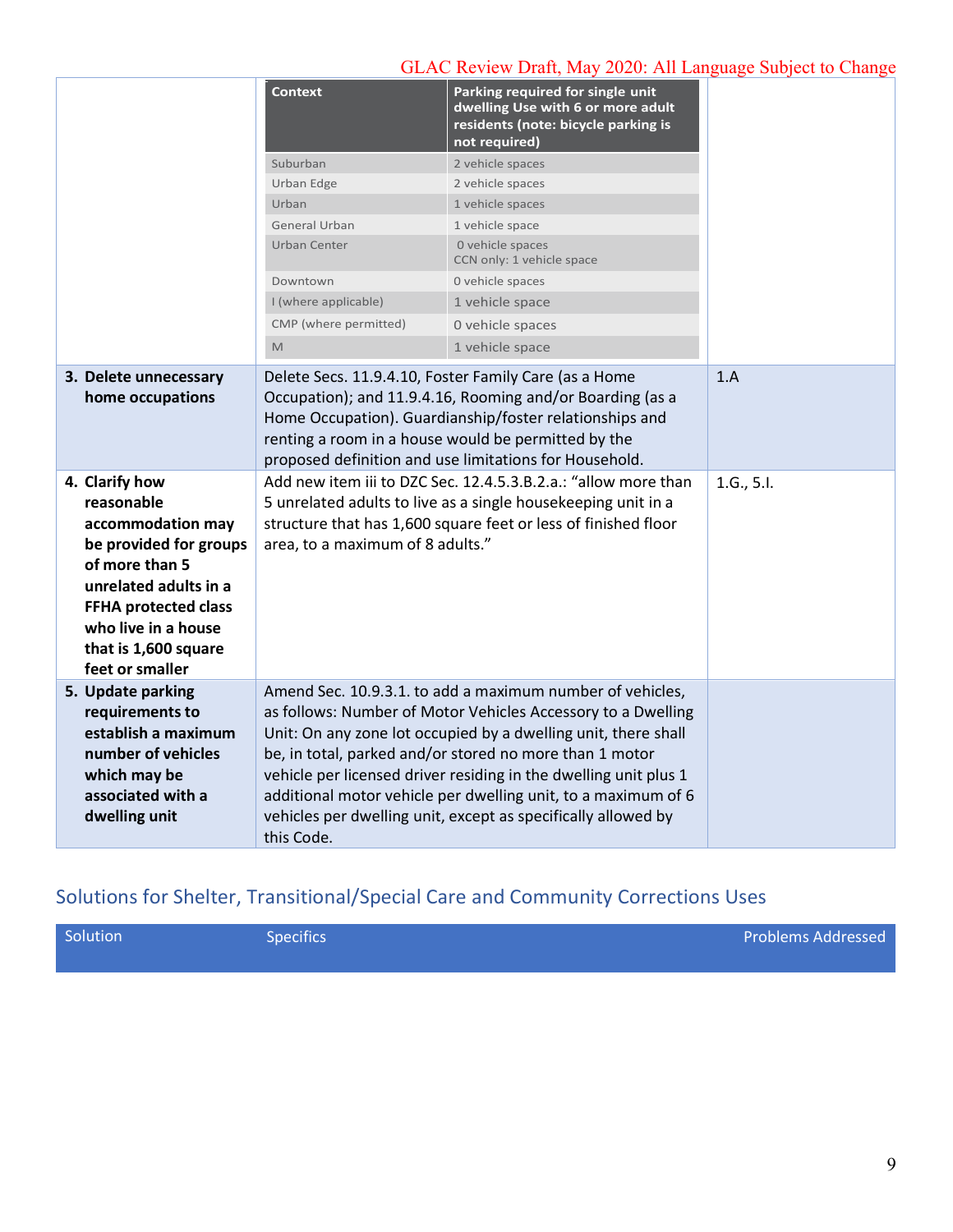| 1. Create new Use<br><b>Limitations section for</b><br><b>Residential Care,</b><br>replacing existing<br>regulations for<br><b>Assisted Living,</b><br><b>Residence for Older</b><br><b>Adults, Residential</b><br>Care Large, Small,<br><b>Community</b><br><b>Corrections and</b><br>Shelter for the<br>Homeless. | Delete entirety of 11.2.7, 11.2.8, 11.2.9, 11.2.10 and 11.2.11, And<br>delete all of these use definitions and rows in the use tables for<br>these specific use types in all zone districts. Replace with the<br>content described in this table. Update Use Definitions in Sec.<br>11.12 accordingly.                                                                                                                                                                                                                                                                                                                                                                                                                                                                                                                                                                                                                                                                                                                                                                                                                                                                                | 2.A, 2.B., 2.B., 2.C.,<br>2.D., 2.E., 2.F., 3.A,<br>3.C, 3.D., 4.A., 4.B.,<br>5.A., 5.B., 5.C., 5.D.,<br>5.E., 6.A., 6.B., 6.C. |
|---------------------------------------------------------------------------------------------------------------------------------------------------------------------------------------------------------------------------------------------------------------------------------------------------------------------|---------------------------------------------------------------------------------------------------------------------------------------------------------------------------------------------------------------------------------------------------------------------------------------------------------------------------------------------------------------------------------------------------------------------------------------------------------------------------------------------------------------------------------------------------------------------------------------------------------------------------------------------------------------------------------------------------------------------------------------------------------------------------------------------------------------------------------------------------------------------------------------------------------------------------------------------------------------------------------------------------------------------------------------------------------------------------------------------------------------------------------------------------------------------------------------|---------------------------------------------------------------------------------------------------------------------------------|
| 2. Consolidate<br><b>Residential Care Uses</b>                                                                                                                                                                                                                                                                      | Define all residential care uses as follows: A residential structure<br>where guests receive treatment, supervision, emergency shelter,<br>personal care, protective oversight or other services from staff<br>on-site as a condition of residency. This definition excludes care<br>provided by domestic employees or care workers in a person's<br>home. For purposes of this definition, a guest is an individual who<br>stays overnight regardless of length of stay. A guest may stay for<br>as little as one night, such as in a shelter for persons experiencing<br>homelessness, or for a longer duration, such as a resident of a<br>long-term care facility. For purposes of this definition, staff and<br>volunteers who regularly return to another place of residence but<br>who stay overnight while working or volunteering shall not be<br>considered guests. Tenancy may range from overnight to<br>permanent. Includes (but not limited to) uses like:<br>•shelters<br>• community corrections and halfway houses<br>*sober living, where a program of treatment or care is<br>required<br>•rehabilitation facility<br>•assisted living<br>•nursing home or hospice | 2.A, 2.B., 2.B., 2.C.,<br>2.D., 2.E., 2.F., 3.A,<br>3.C, 3.D., 4.A., 4.B.,<br>5.A., 5.B., 5.C., 5.D.,<br>5.E., 6.A., 6.B., 6.C. |
| 3. Establish four size<br>categories                                                                                                                                                                                                                                                                                | Residential Care Uses are regulated by size as follows:<br>• Very Small/Seasonal: ≤10 guests (365 days/yr) or ≤100 guests                                                                                                                                                                                                                                                                                                                                                                                                                                                                                                                                                                                                                                                                                                                                                                                                                                                                                                                                                                                                                                                             | 2.A, 2.B., 2.B., 2.C.,<br>2.D., 2.E., 2.F., 3.A,                                                                                |
|                                                                                                                                                                                                                                                                                                                     | (130 days maximum, consecutive or non-consecutive, per year)                                                                                                                                                                                                                                                                                                                                                                                                                                                                                                                                                                                                                                                                                                                                                                                                                                                                                                                                                                                                                                                                                                                          | 3.C, 3.D., 4.A., 4.B.,                                                                                                          |
|                                                                                                                                                                                                                                                                                                                     | • Small: 11 to 40 guests                                                                                                                                                                                                                                                                                                                                                                                                                                                                                                                                                                                                                                                                                                                                                                                                                                                                                                                                                                                                                                                                                                                                                              | 5.A., 5.B., 5.C., 5.D.,<br>5.E., 6.A., 6.B., 6.C.                                                                               |
|                                                                                                                                                                                                                                                                                                                     | • Medium: 41 to 100 guests                                                                                                                                                                                                                                                                                                                                                                                                                                                                                                                                                                                                                                                                                                                                                                                                                                                                                                                                                                                                                                                                                                                                                            |                                                                                                                                 |
|                                                                                                                                                                                                                                                                                                                     | • Large: 101 or more guests                                                                                                                                                                                                                                                                                                                                                                                                                                                                                                                                                                                                                                                                                                                                                                                                                                                                                                                                                                                                                                                                                                                                                           |                                                                                                                                 |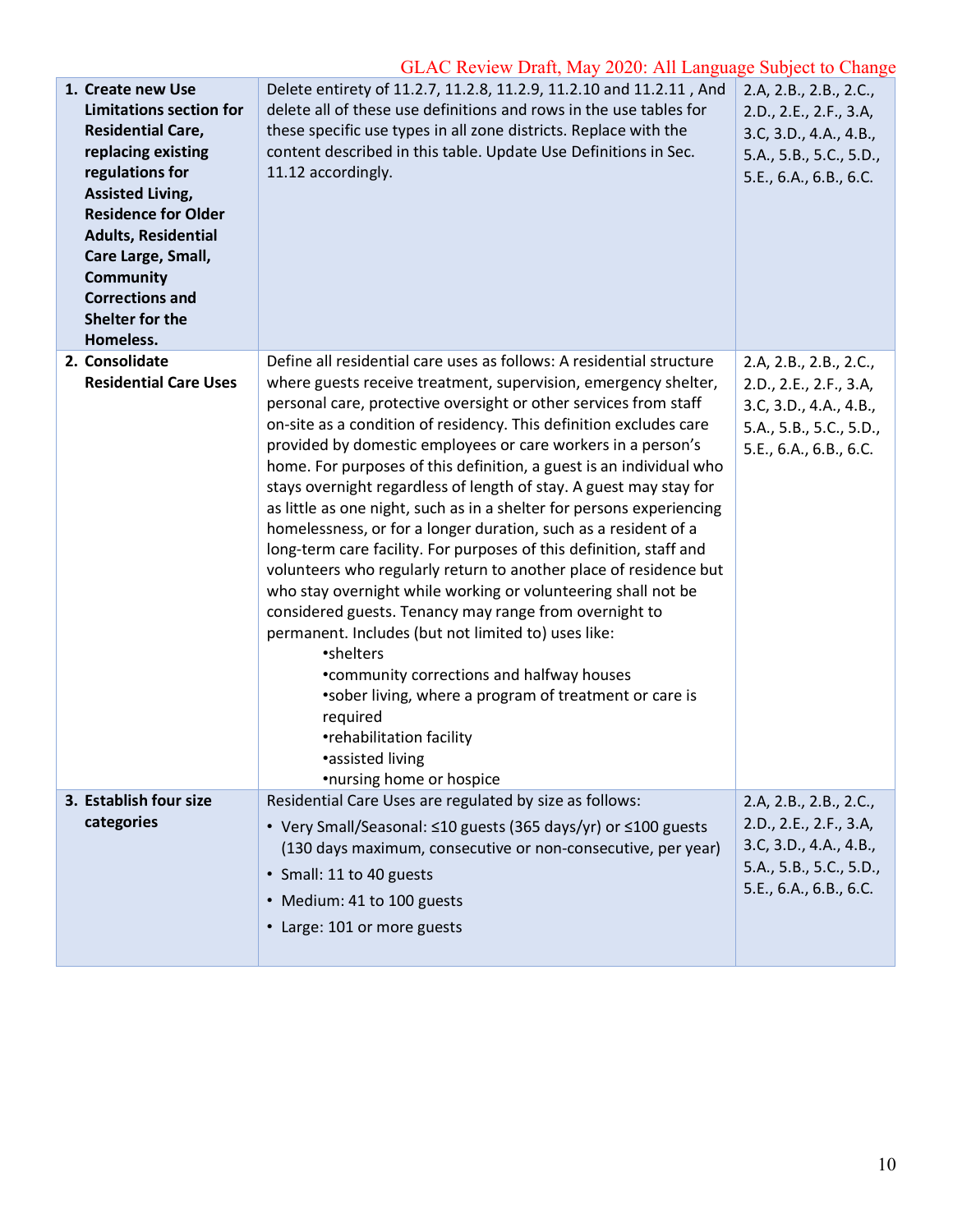| 4. Adapt some existing<br>use limitations from<br>the code and add new<br>use limitations<br>applicable to all<br><b>Residential Care uses.</b> | Establish the following use limitations for Residential Care uses<br>• Prior to the granting of the permit, the applicant and the owner<br>have obtained any license or certification required by the state<br>and/or the City, where applicable.<br>• A facility housing non-paroled individuals under correctional<br>supervision shall only be operated pursuant to an executed<br>agreement with the Denver Manager of Safety.<br>• Residential Care Facilities that are not open 24 hours (such as a<br>facility providing only overnight shelter) shall abide by the<br>following standards:<br>Waiting areas shall be placed and supervised so that the<br>$\circ$ | 2.A, 2.B., 2.B., 2.C.,<br>2.D., 2.E., 2.F., 3.A,<br>3.C, 3.D., 4.A., 4.B.,<br>5.A., 5.B., 5.C., 5.D.,<br>5.E., 6.A., 6.B., 6.C. |  |
|-------------------------------------------------------------------------------------------------------------------------------------------------|---------------------------------------------------------------------------------------------------------------------------------------------------------------------------------------------------------------------------------------------------------------------------------------------------------------------------------------------------------------------------------------------------------------------------------------------------------------------------------------------------------------------------------------------------------------------------------------------------------------------------------------------------------------------------|---------------------------------------------------------------------------------------------------------------------------------|--|
|                                                                                                                                                 | operation of the residential care facility will not create<br>obstructions in adjacent public rights-of-way.<br>Residential Care Facilities that close during the day (such<br>$\circ$<br>as overnight shelters) shall make restroom facilities<br>available during hours when the facility is closed. Such<br>facilities may include restroom facilities provided by the<br>city.                                                                                                                                                                                                                                                                                        |                                                                                                                                 |  |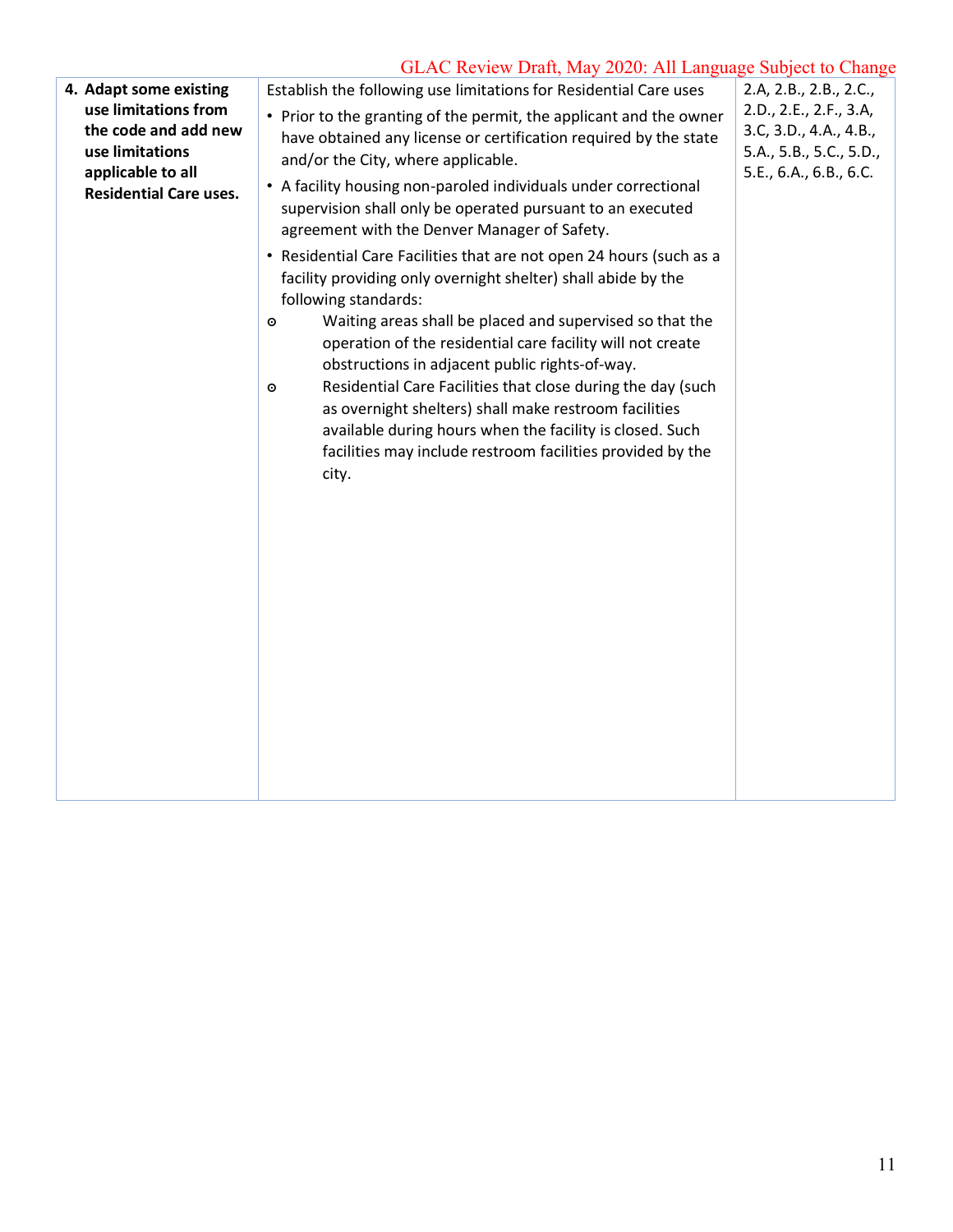| 5. Specify that legally | Create a new use limitation (in addition to those above), as | 2.A, 2.B., 2.B., 2.C.,  |
|-------------------------|--------------------------------------------------------------|-------------------------|
| established Residential | follows:                                                     | 2.D., 2.E., 2.F., 3.A,  |
| Care uses shall be      | 1. A residential care use that was legally established and   | 3.C, 3.D., 4.A., 4.B.,  |
| considered              | Continuously Maintained prior to the effective date of the   | 5.A., 5.B., 5.C., 5.D., |
| conforming.             | ordinance adopting this text amendment will be               | 5.E., 6.A., 6.B., 6.C.  |
|                         | considered a conforming use, subject to the following        |                         |
|                         | limitations:                                                 |                         |
|                         | a. The zone lot may be expanded in compliance with           |                         |
|                         | the building form standards of at least one                  |                         |
|                         | primary building form allowed in the zone district.          |                         |
|                         | b. A structure containing such use may be                    |                         |
|                         | expanded, modified, or demolished and rebuilt in             |                         |
|                         | compliance with the building form standards of a             |                         |
|                         | primary building form allowed in the zone district.          |                         |
|                         | c. The number of guests shall not be increased.              |                         |
|                         | 2. A Shelter for the Homeless permitted under the current    |                         |
|                         | zoning code with an emergency declaration to exceed the      |                         |
|                         | number of guests otherwise allowed by the applicable         |                         |
|                         | use limitations shall be considered to be a conforming use   |                         |
|                         | permitted for the number of guests allowed under its         |                         |
|                         | emergency declaration as of December 31, 2019.               |                         |
|                         | 3. Regardless, in zone districts that allow multiple primary |                         |
|                         | uses on a single zone lot, new primary uses can be           |                         |
|                         | established where permitted in conformance with the          |                         |
|                         | proposed rules, even when an existing use is limited by      |                         |
|                         | the above provisions.                                        |                         |
|                         | 4. Notwithstanding the above provisions, an increase in the  |                         |
|                         | number of permitted guests shall be allowed in all cases     |                         |
|                         | for up to 10 days in defined emergencies consistent with     |                         |
|                         |                                                              |                         |
|                         | the rules proposed for new uses.                             |                         |
|                         |                                                              |                         |
|                         |                                                              |                         |
|                         |                                                              |                         |
|                         |                                                              |                         |
|                         |                                                              |                         |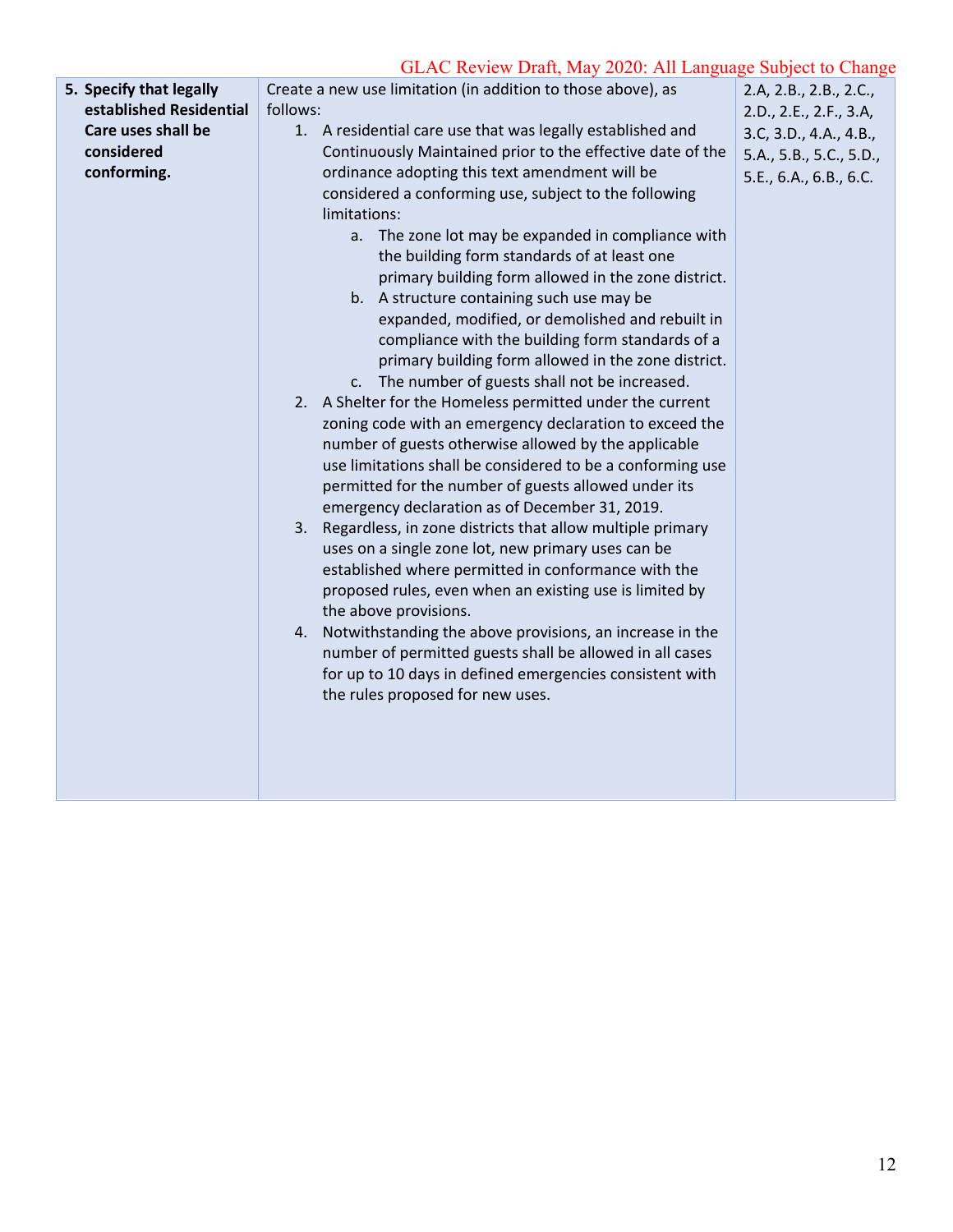| 6. Adopt new use                                  |           |         | <b>Residential Care Large</b>                                                                                                                                          | 2.A, 2.B., 2.B., 2.C.,                            |
|---------------------------------------------------|-----------|---------|------------------------------------------------------------------------------------------------------------------------------------------------------------------------|---------------------------------------------------|
| limitations governing                             |           |         |                                                                                                                                                                        | 2.D., 2.E., 2.F., 3.A,                            |
| siting of facilities                              | $\bullet$ |         | <b>Use Limitations:</b>                                                                                                                                                | 3.C, 3.D., 4.A., 4.B.,                            |
| (spacing, density, etc.).<br>Adopt new permit and |           | $\circ$ | Spacing requirements are as follows:                                                                                                                                   | 5.A., 5.B., 5.C., 5.D.,<br>5.E., 6.A., 6.B., 6.C. |
| notification                                      |           |         | • distance shall be measured from the proposed use,                                                                                                                    |                                                   |
| requirements                                      |           |         | pursuant to Sec. 13.1.11.1., and shall be pursuant to<br>the zone district in which the subject site is located                                                        |                                                   |
|                                                   |           |         | • 1,200 feet between any Large or Medium facilities<br>MU (8+), and RX (8+) districts                                                                                  |                                                   |
|                                                   |           |         | • 600 feet between any Large or Medium Residential<br>Care Facility in CC-, MS-, MX- and C-CCN- (8 stories<br>or less) zone districts.                                 |                                                   |
|                                                   |           |         | • 400 feet between any Large or Medium Residential<br>Care Facilities in D-AS, D-AS-12+, D-AS-20+, and D-GT<br>zone districts.                                         |                                                   |
|                                                   |           |         | • No spacing required in all other districts where this<br>use is permitted.                                                                                           |                                                   |
|                                                   |           |         | • Additional Residential Care uses permitted on same<br>zone lot.                                                                                                      |                                                   |
|                                                   |           | O       | Density requirements are as follows:                                                                                                                                   |                                                   |
|                                                   |           |         | • No more than three Medium or Large Residential<br>Care within a one-mile radius of a subject site for a<br>Large facility (measured from subject site)               |                                                   |
|                                                   |           |         | <b>Permit requirements:</b>                                                                                                                                            |                                                   |
|                                                   |           | $\circ$ | Zoning Permit required                                                                                                                                                 |                                                   |
|                                                   |           | $\circ$ | <b>Community Information Meeting required</b>                                                                                                                          |                                                   |
|                                                   |           |         | <b>Residential Care Medium</b>                                                                                                                                         |                                                   |
|                                                   |           |         | <b>Use Limitations</b>                                                                                                                                                 |                                                   |
|                                                   |           | $\circ$ | Spacing requirements are as follows:                                                                                                                                   |                                                   |
|                                                   |           |         | • distance shall be measured from the proposed use,<br>pursuant to Sec. 13.1.11.1., and shall be pursuant to<br>the zone district in which the subject site is located |                                                   |
|                                                   |           |         | • 1,200 feet between Medium and Large facilities in<br>MU, RO and RX districts.                                                                                        |                                                   |
|                                                   |           |         | • 600 feet between any Medium or Large Residential<br>Care Facility in CC-, MS-, MX- and C-CCN- (8 stories<br>or less) zone districts.                                 |                                                   |
|                                                   |           |         | • 400 feet between any Medium or Large Residential<br>Care Facilities in D-AS, D-AS-12+, D-AS-20+, and D-GT<br>zone districts.                                         |                                                   |
|                                                   |           |         | • No spacing required in all other districts where this<br>use is permitted.                                                                                           |                                                   |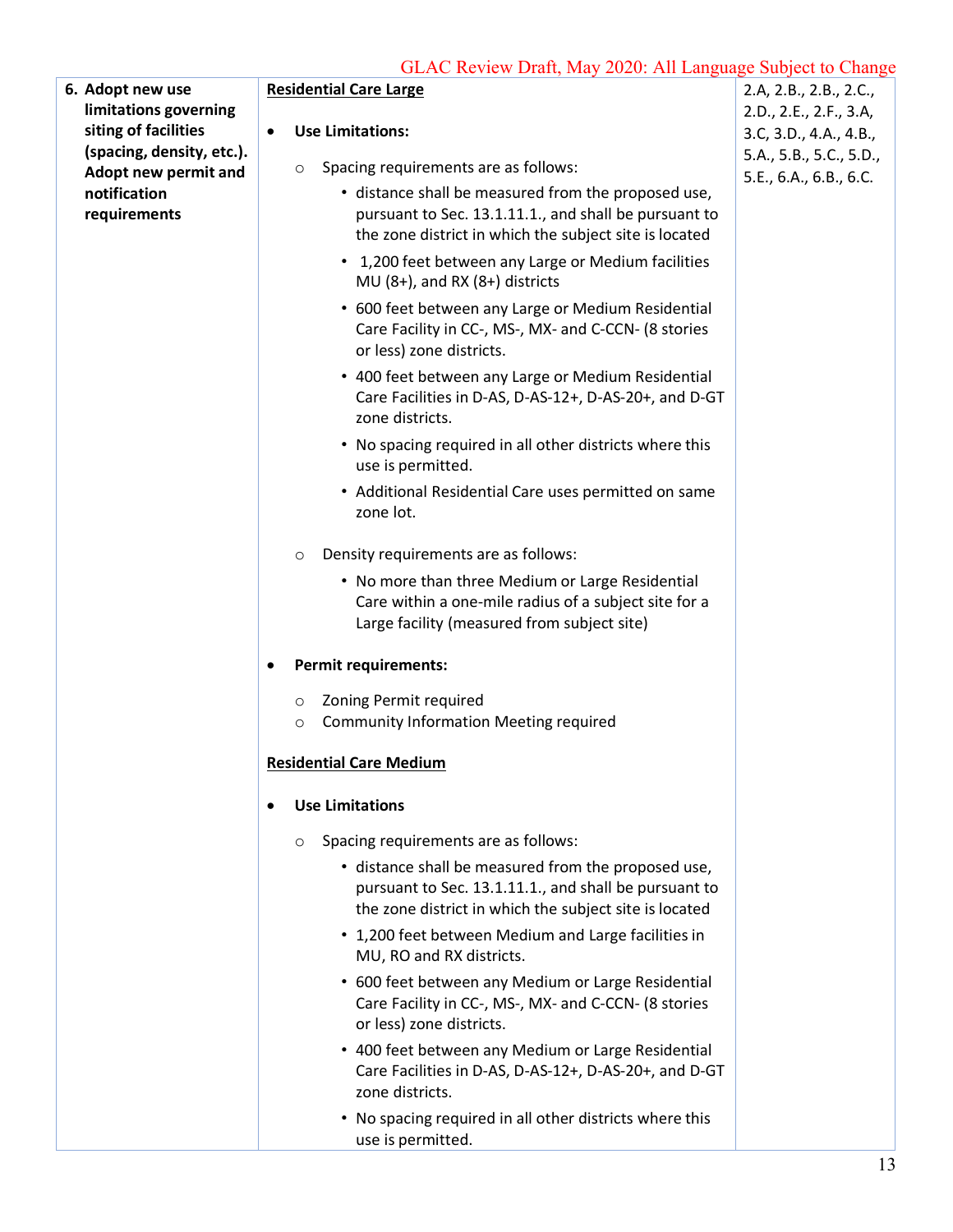| • Additional Residential Care uses permitted on same<br>zone lot.                                                                                                                |  |
|----------------------------------------------------------------------------------------------------------------------------------------------------------------------------------|--|
| <b>Permit Requirements</b>                                                                                                                                                       |  |
| <b>Zoning Permit Required</b><br>$\circ$<br><b>Community Information Meeting required</b><br>$\circ$                                                                             |  |
| <b>Residential Care Small</b>                                                                                                                                                    |  |
| <b>Use Limitations</b>                                                                                                                                                           |  |
| Spacing: 1,200 feet between facilities in SU, TU, RH only,<br>$\circ$<br>when subject zone lot has not previously been used for a<br>Civic, Public or Institutional Primary Use. |  |
| Minimum Lot Size: 12,000 square feet<br>$\circ$                                                                                                                                  |  |
| <b>Permit Requirements</b>                                                                                                                                                       |  |
| Zoning Permit Required<br>$\circ$<br>Community Information Meeting required in SU, TU, RH<br>$\circ$<br>districts                                                                |  |
| <b>Residential Care Very Small/Seasonal</b>                                                                                                                                      |  |
| <b>Use Limitations</b>                                                                                                                                                           |  |
| No siting use limitations<br>$\circ$                                                                                                                                             |  |
| <b>Permit Requirements</b>                                                                                                                                                       |  |
| Zoning Permit required<br>$\circ$                                                                                                                                                |  |
|                                                                                                                                                                                  |  |
|                                                                                                                                                                                  |  |
|                                                                                                                                                                                  |  |
|                                                                                                                                                                                  |  |
|                                                                                                                                                                                  |  |
|                                                                                                                                                                                  |  |
|                                                                                                                                                                                  |  |
|                                                                                                                                                                                  |  |
|                                                                                                                                                                                  |  |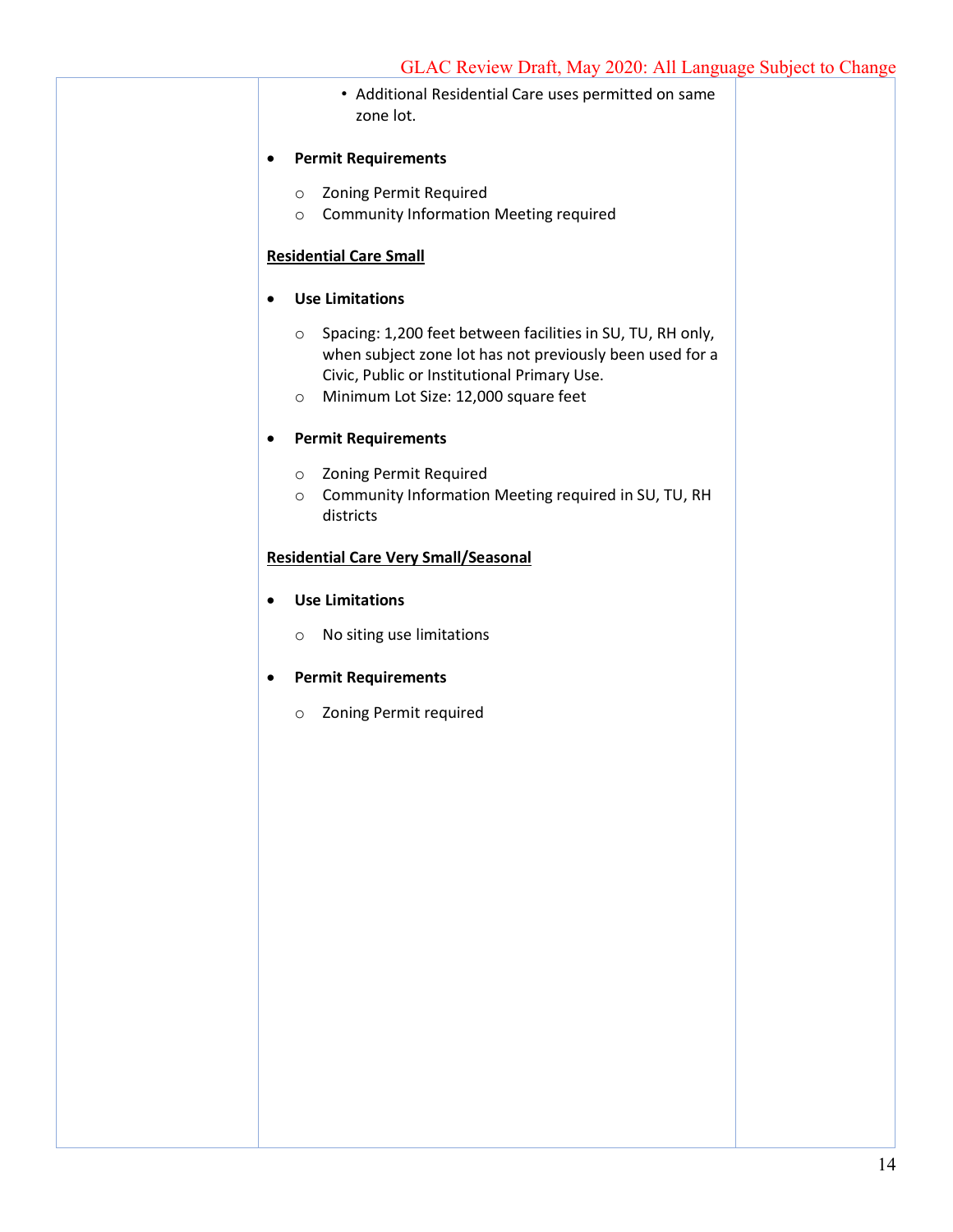| 7. Establish permitted        | <b>Residential Care Large</b>                                                          | 2.A, 2.B., 2.B., 2.C.,  |
|-------------------------------|----------------------------------------------------------------------------------------|-------------------------|
| zone districts for            | Permitted in all zone districts, except the SU, TU, RH, MU (-2.5, $\vert$<br>$\bullet$ | 2.D., 2.E., 2.F., 3.A,  |
| <b>Residential Care uses.</b> | -3, and -5), RX (-3 and -5), RO, MS/ MX-2x, MS/MX-2, MX-2A,                            | 3.C, 3.D., 4.A., 4.B.,  |
| <b>Expand available areas</b> | AIO, OS-B, OS-A and OS-C zone districts.                                               | 5.A., 5.B., 5.C., 5.D., |
| while incentivizing           | • Permitted in:                                                                        | 5.E., 6.A., 6.B., 6.C.  |
| smaller, more                 | All -CC; D-, CMP-; CCN-; -IMX; O-1<br>$\circ$                                          |                         |
| distributed facilities.       | - I-A; I-B<br>$\circ$                                                                  |                         |
|                               | $MS-3+$<br>$\circ$                                                                     |                         |
|                               | $MX-3+$<br>$\circ$                                                                     |                         |
|                               | $MU-8+$                                                                                |                         |
|                               | $\circ$<br>$RX-8+$<br>$\circ$                                                          |                         |
|                               |                                                                                        |                         |
|                               | <b>Residential Care Medium</b>                                                         |                         |
|                               | Permitted in all zone districts, except the SU, TU, RH, MU-2.5,<br>$\bullet$           |                         |
|                               | MS/ MX-2x, MS/MX-2, MX-2A, AIO, OS-B, OS-A and OS-C zone                               |                         |
|                               | districts.                                                                             |                         |
|                               | Permitted in:<br>$\bullet$                                                             |                         |
|                               | All -CC; D-, CMP-; CCN-; -IMX; O-1<br>$\circ$                                          |                         |
|                               | $\circ$ I-A; I-B                                                                       |                         |
|                               | $MS-3+$<br>$\circ$                                                                     |                         |
|                               | $MX-3+$<br>$\circ$                                                                     |                         |
|                               | $\circ$ MU-8+                                                                          |                         |
|                               | $\circ$ RX-8+                                                                          |                         |
|                               | O All-RO                                                                               |                         |
|                               | $\circ$ MU-2.5; -3; -5                                                                 |                         |
|                               | $O$ RX-3; -5                                                                           |                         |
|                               |                                                                                        |                         |
|                               | <b>Residential Care Small</b>                                                          |                         |
|                               | Permitted in all zone districts, except the AIO, OS-B, OS-A and                        |                         |
|                               | OS-C zone districts.                                                                   |                         |
|                               | Permitted in:<br>$\bullet$                                                             |                         |
|                               | O All -CC; D-, CMP-; CCN-; -IMX; O-1                                                   |                         |
|                               | $\circ$ I-A; I-B                                                                       |                         |
|                               | $MS-3+$<br>O                                                                           |                         |
|                               | $MX-3+$<br>$\circ$                                                                     |                         |
|                               | $MU-8+$<br>$\circ$                                                                     |                         |
|                               | $RX-8+$<br>$\circ$                                                                     |                         |
|                               | All-RO<br>$\circ$                                                                      |                         |
|                               | MU-2.5; -3; -5<br>$\circ$                                                              |                         |
|                               | $RX-3; -5$<br>$\circ$                                                                  |                         |
|                               | All -SU; -TU; -RH<br>$\circ$                                                           |                         |
|                               | $MU-2.5$<br>$\circ$                                                                    |                         |
|                               | $MS-2; -2x$<br>$\circ$                                                                 |                         |
|                               | MX-2; -2A; -2x<br>$\circ$                                                              |                         |
|                               | <b>Residential Care Very Small/Seasonal</b>                                            |                         |
|                               | Same permitted districts as Small<br>$\bullet$                                         |                         |
|                               | Permitted as an accessory use, without a use permit, only for a<br>$\bullet$           |                         |
|                               | Religious Assembly (preserves existing allowance)                                      |                         |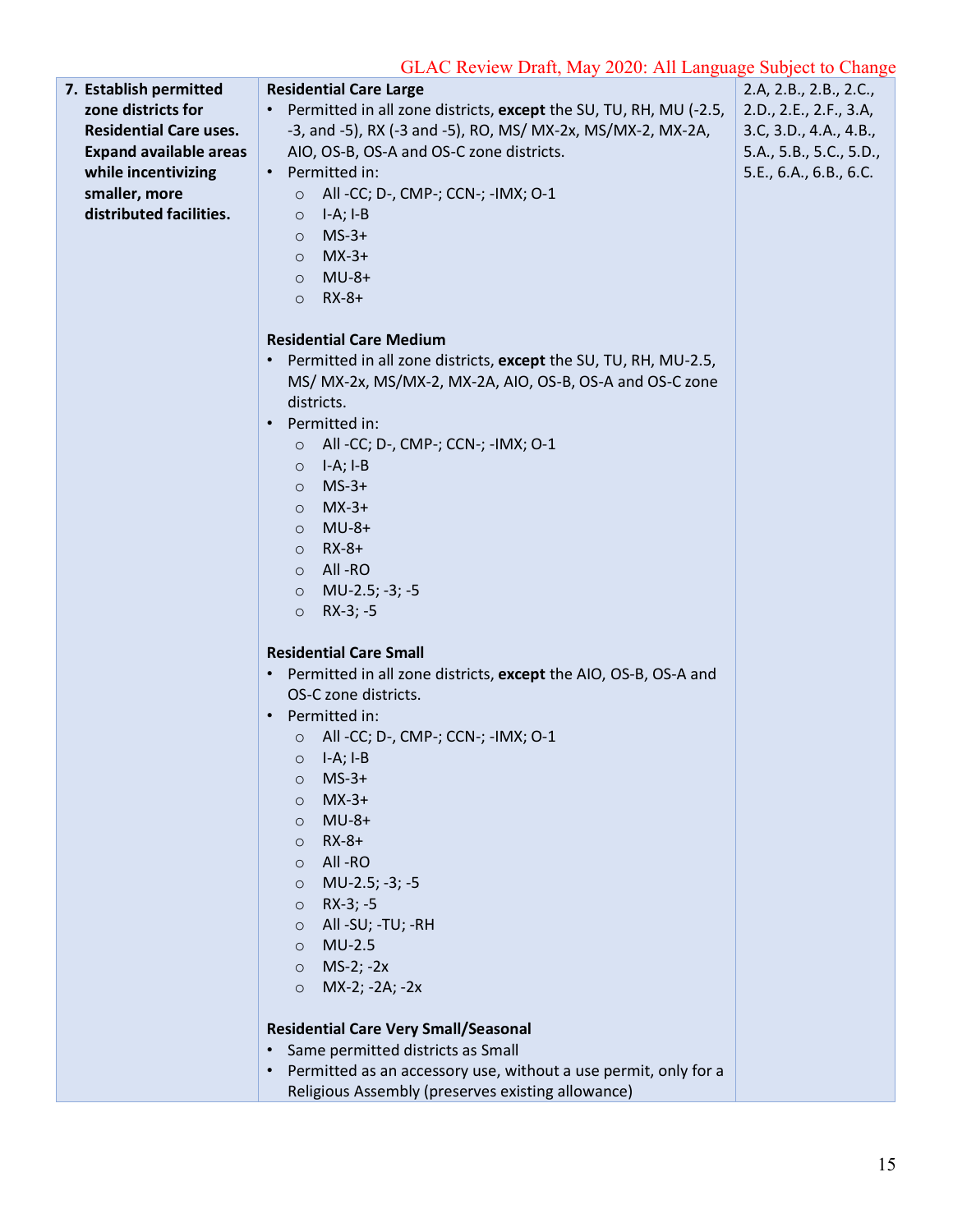|                                                                                                       | Permitted as an accessory use to any primary use that is in a<br>zone district that allows Residential Care Facility,<br>Small/Seasonal. Zoning Permit required.<br>Permitted in all zone districts, except the AIO, OS-B, OS-A and<br>OS-C zone districts.<br>Permitted in:<br>$\bullet$<br>All -CC; D-, CMP-; CCN-; -IMX; O-1<br>$\circ$<br>$I-A; I-B$<br>$\circ$<br>$MS-3+$<br>$\circ$<br>$MX-3+$<br>$\circ$<br>$MU-8+$<br>$\circ$<br>$RX-8+$<br>$\circ$<br>All-RO<br>$\circ$<br>MU-2.5; -3; -5<br>$\circ$<br>$RX-3; -5$<br>$\circ$<br>All -SU; -TU; -RH<br>$\circ$<br>$MU-2.5$<br>$\circ$<br>$MS-2; -2x$<br>$\circ$<br>MX-2; -2A; -2x<br>$\circ$                                                                                                                                                                                                                                                                                                                                                                                                                                                                                                                                                                                                                                                                                                                                                                                                                                                                                                                                                                                              |                                                                                                                                 |
|-------------------------------------------------------------------------------------------------------|---------------------------------------------------------------------------------------------------------------------------------------------------------------------------------------------------------------------------------------------------------------------------------------------------------------------------------------------------------------------------------------------------------------------------------------------------------------------------------------------------------------------------------------------------------------------------------------------------------------------------------------------------------------------------------------------------------------------------------------------------------------------------------------------------------------------------------------------------------------------------------------------------------------------------------------------------------------------------------------------------------------------------------------------------------------------------------------------------------------------------------------------------------------------------------------------------------------------------------------------------------------------------------------------------------------------------------------------------------------------------------------------------------------------------------------------------------------------------------------------------------------------------------------------------------------------------------------------------------------------------------------------------|---------------------------------------------------------------------------------------------------------------------------------|
| 8. Allow facilities to<br>temporarily expand<br>the number of guests<br>served during<br>emergencies. | Short-term Emergency Expansion: During an emergency that<br>threatens human health, a Residential Care Facility may expand<br>to serve a number of guests not to exceed 125% of the maximum<br>number of guests stipulated on its zoning permit, rounded up to<br>the nearest number, for a period of 10 calendar days. For<br>example, a Medium Residential Care Facility with a zoning permit<br>allowing 50 guests may provide care for up to 63 guests for a 10-<br>day period (10 overnight stays). A facility serving 200 guests may<br>provide care for up to 250 guests for a 10-day period during an<br>emergency.<br>Prior to expanding services, individual Residential Care Facilities<br>must provide written notice to the Zoning Administrator noting<br>the nature of the emergency, its threat to human health, the<br>need for additional services, and the date the expansion of<br>services will begin and end. Residential Care Facilities shall scale<br>back to the number of guests originally stipulated in its zoning<br>permit upon the end of the 10-day period. Any additional<br>expansion within 120 days of the facility's return to its original<br>guest count shall be per the process described in sec. 11.2.11.5.<br>The Zoning Administrator shall keep a record of Short-term<br><b>Emergency Expansion notices.</b><br>Qualifying emergencies for the purposes of administering this<br>regulation include, but are not limited to:<br>Extreme heat or cold<br>Severe weather<br>Flooding<br>$\bullet$<br>Pandemic<br>$\bullet$<br>Attacks in public places<br>Hazardous materials Incidents<br>$\bullet$ | 2.A, 2.B., 2.B., 2.C.,<br>2.D., 2.E., 2.F., 3.A,<br>3.C, 3.D., 4.A., 4.B.,<br>5.A., 5.B., 5.C., 5.D.,<br>5.E., 6.A., 6.B., 6.C. |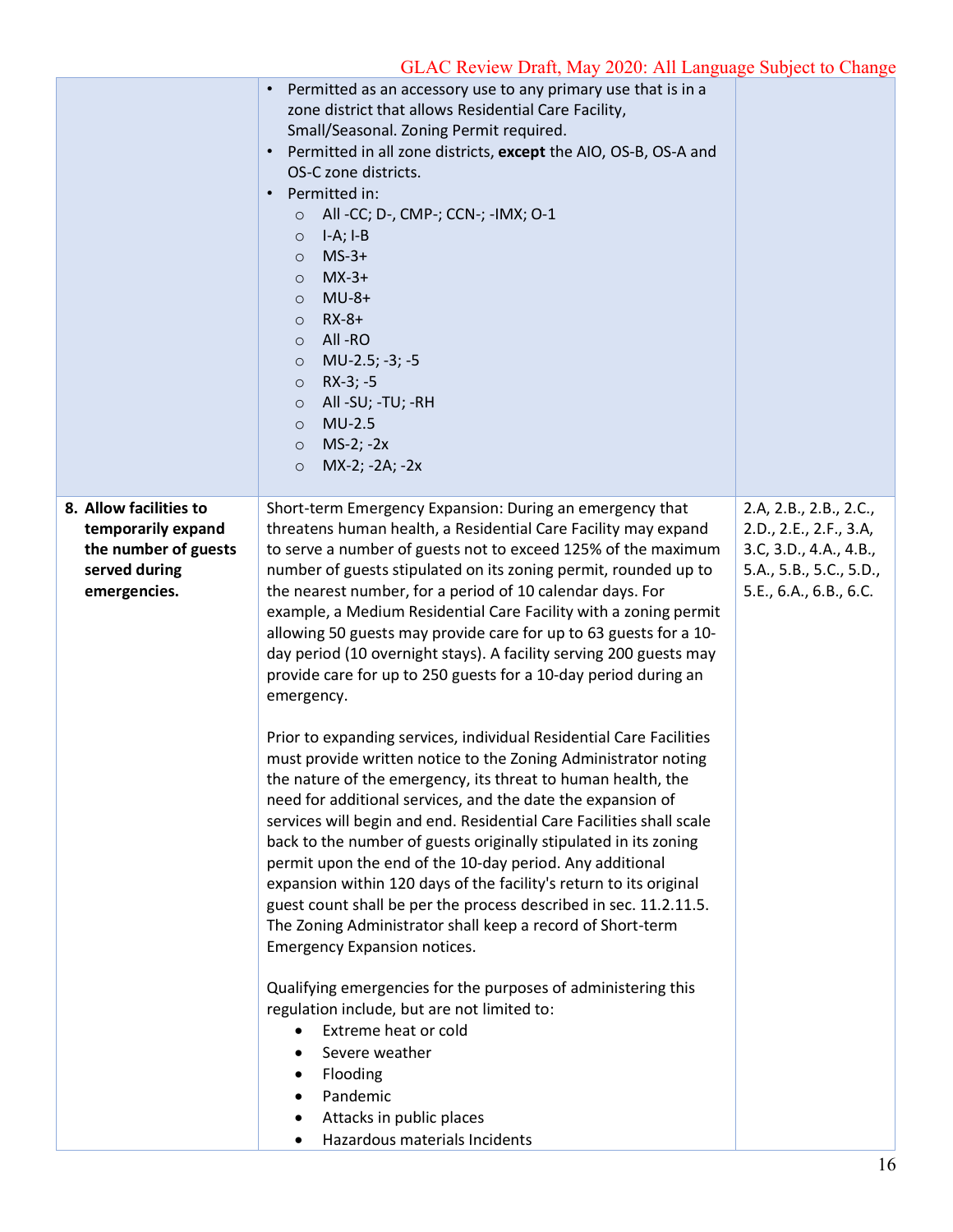|                                                                                                                                              | Fire that impacts housing                                                                                                                                                                                                                                                                                                                                                                                                                                                                                                                                                                                                                                                                                                                                                                                                                                                                                                                                                                                                                                                                                                                                              |                                                                                                                                 |
|----------------------------------------------------------------------------------------------------------------------------------------------|------------------------------------------------------------------------------------------------------------------------------------------------------------------------------------------------------------------------------------------------------------------------------------------------------------------------------------------------------------------------------------------------------------------------------------------------------------------------------------------------------------------------------------------------------------------------------------------------------------------------------------------------------------------------------------------------------------------------------------------------------------------------------------------------------------------------------------------------------------------------------------------------------------------------------------------------------------------------------------------------------------------------------------------------------------------------------------------------------------------------------------------------------------------------|---------------------------------------------------------------------------------------------------------------------------------|
|                                                                                                                                              | Closure of a business that provides housing                                                                                                                                                                                                                                                                                                                                                                                                                                                                                                                                                                                                                                                                                                                                                                                                                                                                                                                                                                                                                                                                                                                            |                                                                                                                                 |
| 9. Preserve Zoning<br>Administrator<br>authority for longer-<br>term emergencies,<br>such as a shortage of<br>shelter beds,<br>pandemic, etc | Adapt existing language from 11.2.11.5: Suspension of Limitations<br>in Emergency as follows: "Emergency Suspension of Limitations<br>for Residential Care Facilities that serve people who are<br>experiencing homelessness. During emergencies that clearly<br>threaten human health or life, the Zoning Administrator has the<br>authority to suspend the terms of some of this Section's<br>limitations as needed for Residential Care Facilities serving people<br>experiencing homelessness. Qualifying emergencies include:<br>A State of Emergency declared by the Mayor or City<br>$\bullet$<br>Council<br>A shortage of capacity for guests when temperatures are<br>$\bullet$<br>projected to be below 32 degrees or exceed 100 degrees<br>for a period of more than 24 hours.<br>Other situations that clearly threaten human health or life<br>$\bullet$<br>that are articulated in writing by the manager of a city<br>department, or his or her designee.                                                                                                                                                                                               | 2.A, 2.B., 2.B., 2.C.,<br>2.D., 2.E., 2.F., 3.A,<br>3.C, 3.D., 4.A., 4.B.,<br>5.A., 5.B., 5.C., 5.D.,<br>5.E., 6.A., 6.B., 6.C. |
|                                                                                                                                              | The following use limitations may be suspended during an<br>emergency pursuant to the requirements described herein:<br>Maximum permitted number of guests in a Residential<br>$\bullet$<br>Care facility that serves people experiencing<br>homelessness.<br>Spacing and density limitations for facilities opened<br>$\bullet$<br>specifically for the emergency (such as a temporary<br>shelter)<br>The 10-day (10 overnight stays) limit for Short Term<br>$\bullet$<br>Expansion of an existing Residential Care Facility.<br>The 120-day period after a Short Term Expansion of an<br>$\bullet$<br>Existing Residential Care Facility during which that facility<br>may not request an additional expansion.<br>Suspension of limitations shall last only for the duration of the<br>emergency as determined by the Zoning Administrator in<br>consultation with requesting city agencies. The Zoning<br>Administrator shall keep a record of emergency suspension of use<br>limitations. Upon expiration of an Emergency Suspension of<br>Limitations for Residential Care Facilities, no affected facility may<br>conduct a Short Term Expansion for 120 days. |                                                                                                                                 |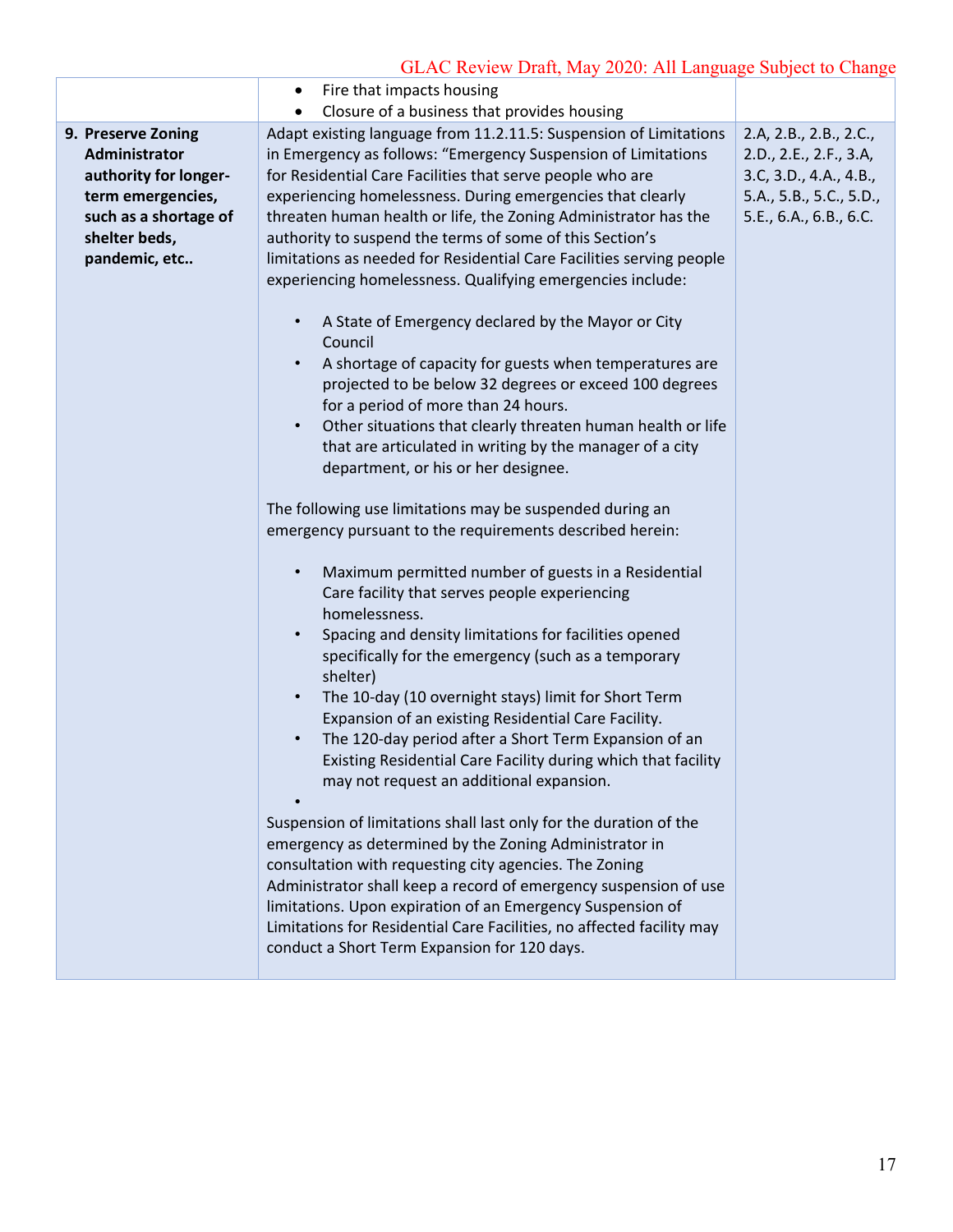# Solutions for Group Homes

| Solution |                                                                                                                                                                            | <b>Specifics</b>                                                                                                                                                                                                                                                                                                                                                                                                                                                                                                                             | <b>Problems Addressed</b> |
|----------|----------------------------------------------------------------------------------------------------------------------------------------------------------------------------|----------------------------------------------------------------------------------------------------------------------------------------------------------------------------------------------------------------------------------------------------------------------------------------------------------------------------------------------------------------------------------------------------------------------------------------------------------------------------------------------------------------------------------------------|---------------------------|
| 1.       | <b>Create new</b><br><b>Congregate Living use</b><br>category                                                                                                              | Define as a structure or structures providing housing for<br>people who do not live in self-contained dwelling units. This<br>use is intended for permanent occupancy. Residents may<br>share sleeping units, and may have shared cooking, bathroom<br>and common areas, or some combination of personal and<br>shared facilities. This use includes, but is not limited to:<br>Rooming and boarding houses<br>٠<br>Dormitories and other student housing<br>$\bullet$<br>Permanent tiny home village<br>Single-room occupancy (SRO) housing | 1.B., 1.C., 1.D.          |
| 2.       | <b>Permit Congregate</b><br>Living in zone districts<br>where multi-unit<br>dwelling uses are<br>permitted in the<br>apartment, general or<br>shopfront building<br>forms. | • Congregate Living uses are permitted in all Downtown, CC,<br>MS, MU, MX, RH (with limitations), CCN and CMP zone<br>districts.<br>• A Zoning Permit is required.                                                                                                                                                                                                                                                                                                                                                                           | 1.B., 1.C., 1.D.          |

# Solutions for Vehicle and Bicycle Parking

| Solution                                                                                                                                                                                                                                      | <b>Specifics</b>                                                                                                                                                                                                                                                                                                                                                                                                                                                                                                                                                                                        | <b>Problems Addressed</b> |
|-----------------------------------------------------------------------------------------------------------------------------------------------------------------------------------------------------------------------------------------------|---------------------------------------------------------------------------------------------------------------------------------------------------------------------------------------------------------------------------------------------------------------------------------------------------------------------------------------------------------------------------------------------------------------------------------------------------------------------------------------------------------------------------------------------------------------------------------------------------------|---------------------------|
| 1. Establish a clear,<br>context-sensitive<br>parking requirement<br>for Residential Care<br>and Congregate Living<br>uses that accounts for<br>different types of<br>living (individual or<br>shared rooms vs.<br>dormitory-style<br>space). | <b>Residential Care:</b><br>4 or fewer guests/unit (per 10.4.4.2.C.2: "A habitable<br>room, which may or may not contain kitchen or bathing<br>facilities, intended for occupancy by a resident in a<br>group living use."):<br>Vehicle: Residential Low (context-sensitive, .25,<br>$\bullet$<br>.125 or 0 spaces/unit)<br>Bicycle: 1/10 units (D, and descending<br>$\bullet$<br>thereafter)<br>5 or more guests/unit:<br>$\bullet$<br>Vehicle: Commercial Low (context-sensitive, .5<br>$\bullet$<br>to 0 spaces/1,000' GFA)<br>Bicycle: 1/8,000' GFA (D, and descending<br>$\bullet$<br>thereafter) | 2.G., 3.A.                |
|                                                                                                                                                                                                                                               | Congregate Living:<br>4 or fewer guests/unit (per 10.4.4.2.C.2: "A habitable<br>room, which may or may not contain kitchen or bathing                                                                                                                                                                                                                                                                                                                                                                                                                                                                   |                           |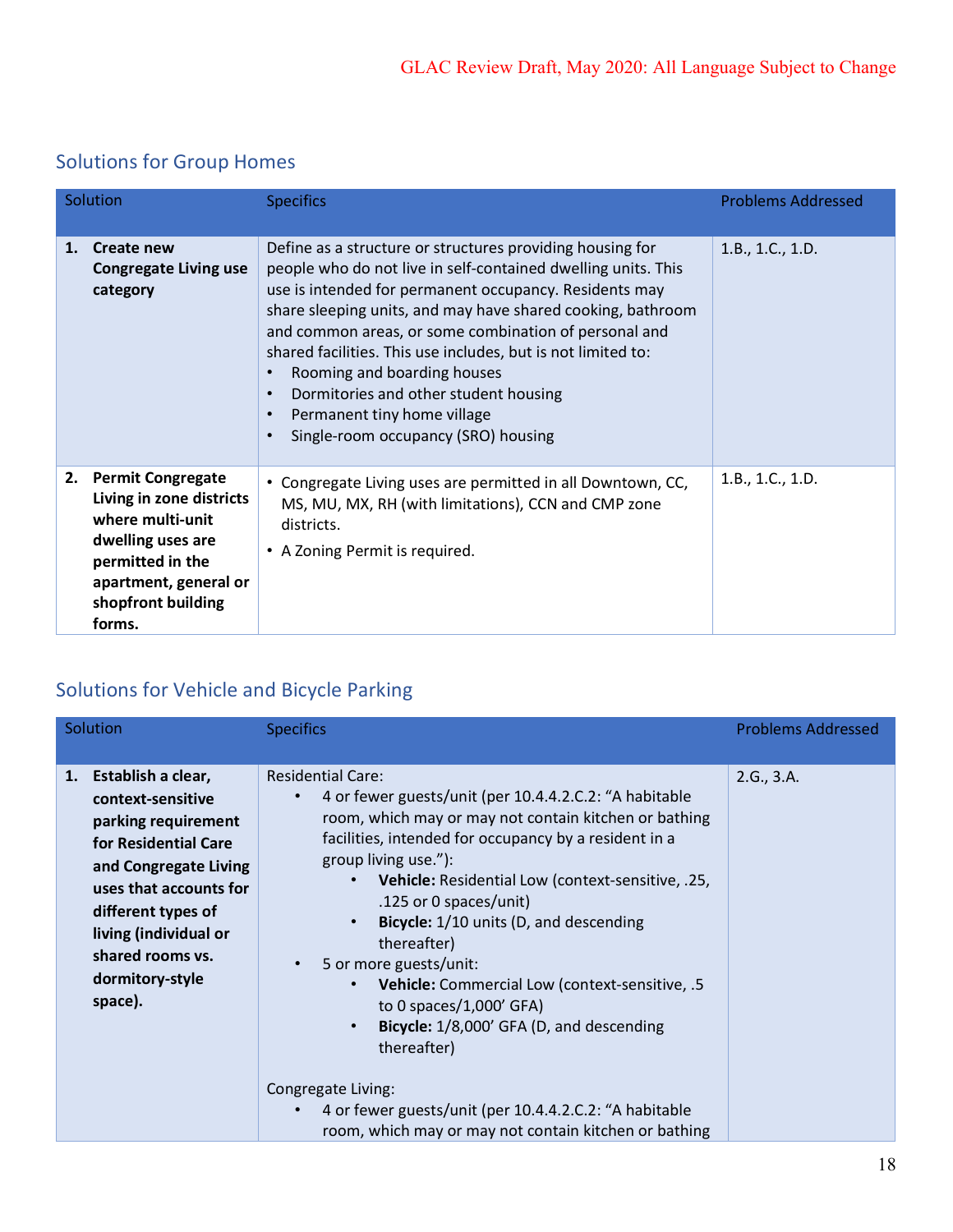| facilities, intended for occupancy by a resident in a<br>group living use."):<br>Vehicle: Multi-Unit (1 spaces/unit, 0 in some D<br>$\bullet$<br>districts)<br>Bicycle: 1/4 units (D, descending thereafter)<br>$\bullet$<br>5 or more guests/unit:<br>$\bullet$<br>Vehicle: Commercial Medium (2.5 spaces/1,000'<br>$\bullet$<br>GFA) |  |
|----------------------------------------------------------------------------------------------------------------------------------------------------------------------------------------------------------------------------------------------------------------------------------------------------------------------------------------|--|
| Bicycle: 1/4,000' GFA (D, descending thereafter)<br>$\bullet$                                                                                                                                                                                                                                                                          |  |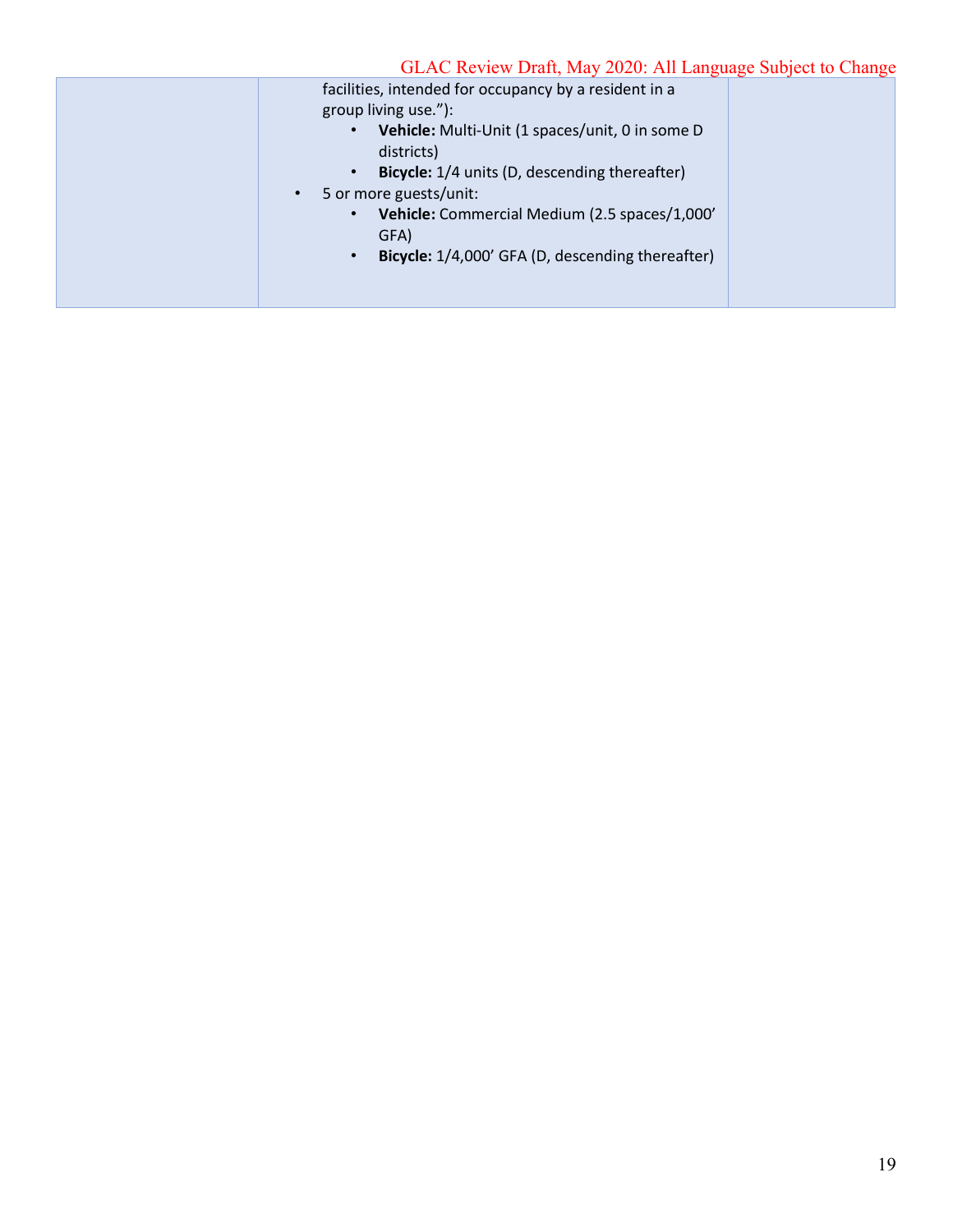| <b>General Problem Statements</b>                                                                                                                                                                                                                                                                  | <b>Specific Problems</b><br><b>Identified by Subgroups</b><br>Note: these detailed problem statements are reflected verbatim as they<br>were developed by GLAC subgroups. Subsequent references in other sections<br>of this document may reflect refinement to correct terminology, etc.                                                                                                                                                                                                                                                                                                                                                                                                                                                                                                                                                                                                                                                                                                                                              |
|----------------------------------------------------------------------------------------------------------------------------------------------------------------------------------------------------------------------------------------------------------------------------------------------------|----------------------------------------------------------------------------------------------------------------------------------------------------------------------------------------------------------------------------------------------------------------------------------------------------------------------------------------------------------------------------------------------------------------------------------------------------------------------------------------------------------------------------------------------------------------------------------------------------------------------------------------------------------------------------------------------------------------------------------------------------------------------------------------------------------------------------------------------------------------------------------------------------------------------------------------------------------------------------------------------------------------------------------------|
| 1. Evolving Residential Needs:<br>Different ways of living together are<br>desired to meet new challenges,<br>circumstances, and lifestyles.<br>However, outdated or unclear<br>regulations or a lack of applicable<br>use definitions and building forms in<br>the DZC limit those possibilities. | <b>Emerging Trends Subgroup</b><br>A. The zoning definition of "household" is too restrictive, limiting the<br>number of unrelated individuals who can live together.<br>B. Zoning does not recognize residential building forms that do not meet<br>our current definitions for a "dwelling unit" such as co-housing and Tiny<br>Home Villages.<br>C. Single Room Occupancy is categorized as a lodging use which may be<br>negatively impacting their development as an attractive group living<br>option<br>DIY/Artist/Co-Op                                                                                                                                                                                                                                                                                                                                                                                                                                                                                                        |
| <b>Stakeholders Impacted</b><br>Residents & Clients<br><b>Providers &amp; Operators</b>                                                                                                                                                                                                            | D. The Denver Zoning Code's definition of "Household" places limits on the<br>number of unrelated individuals who can live together. These restrictions<br>inhibit the development of nontraditional residential typologies like artist<br>housing, cooperative housing and co-living.<br>E. The Denver Zoning Code's Household and Group Living definitions and<br>use limitations make it difficult to establish creative spaces that combine<br>low-cost housing with flexible performance venues, assembly and gallery<br>venues, and the narrow "Live/Work Dwelling" category has proven<br>inapplicable to such uses.<br><b>Adult and Elder Housing</b><br>F. Zoning restrictions limit the number of unrelated individuals who can live<br>together under the definition of "Household Living," which reduces<br>opportunities for intergenerational living and other desired uses.<br><b>Transitional and Special Care Housing</b><br>G. Sober Living Homes are not clearly identified and regulated as a Group<br>Living use. |

Appendix A: Table of DZC Problems identified by the Group Living Advisory Committee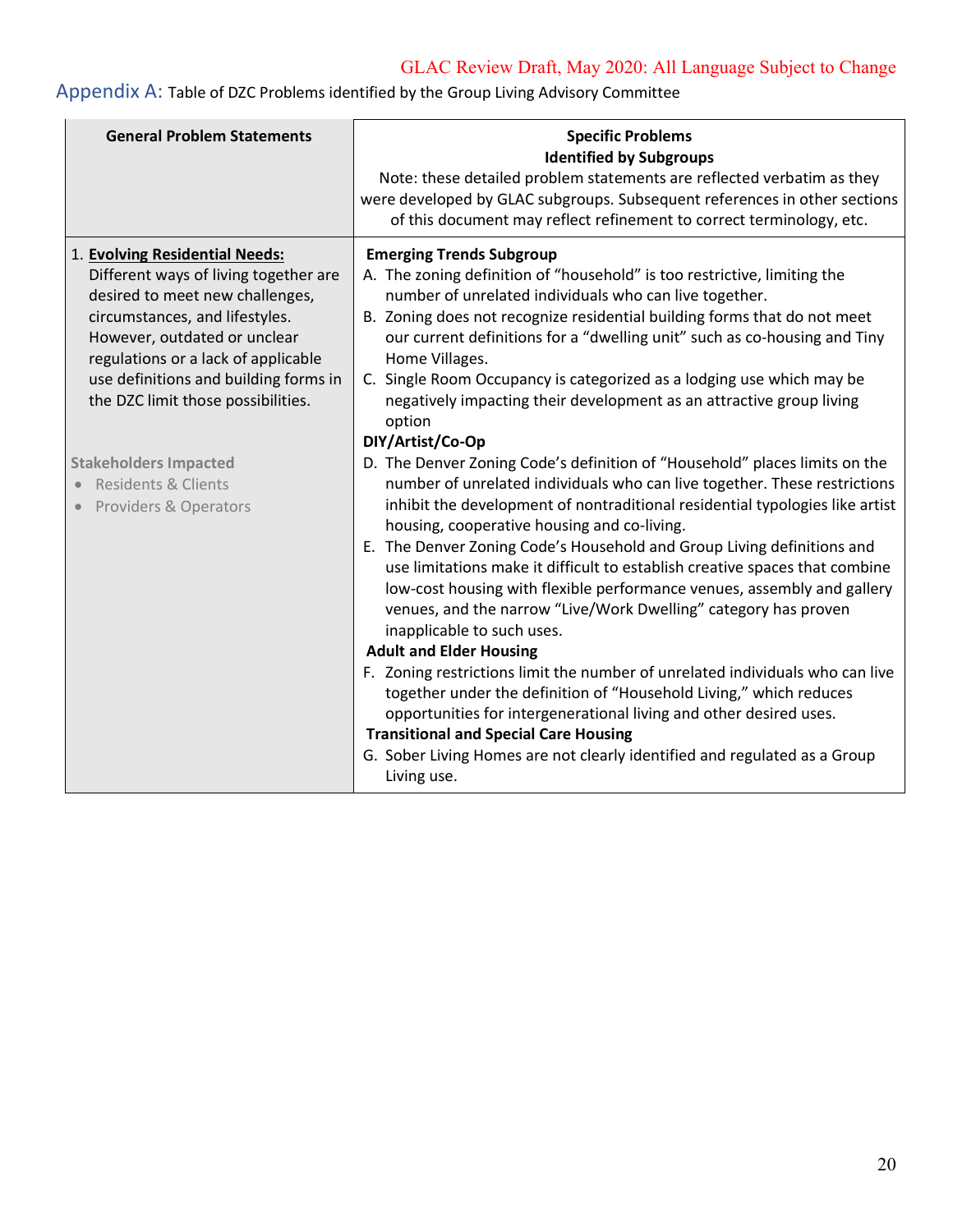| 2. Difficulty Meeting Rising Demand:<br>Demand for some group living types<br>exceeds current supply, but<br>expansion or establishment of new<br>facilities is constrained, in part, by<br>the DZC.<br><b>Stakeholders Impacted</b><br>• Residents & Clients<br><b>Owners &amp; Operators</b>                                                                                                                                                                                                                                                 | <b>Shelter for the Homeless Subgroup</b><br>A. City Council districts are the wrong geographic units for regulating the<br>maximum number of beds for shelters as permanent, primary uses.<br>B. The terms "beds" and "residents" are used inconsistently, and the use of<br>"beds" as a measure of facility size does not reflect best practices for<br>limiting the size of shelters.<br>C. Definitions of shelter types are confusing, have ineffective and<br>inequitable public involvement procedures, and make it difficult to<br>combine a continuum of shelter to housing options in one facility.<br><b>Community Corrections</b><br>D. Demand exceeds current capacity<br>E. Limited space in applicable districts for new facilities<br>F. Many existing facilities are compliant or nonconforming uses, which have<br>limited allowances for expansion.<br><b>Adult and Elder Housing</b><br>G. Vehicle parking requirements for assisted living facilities exceed the<br>vehicle parking demand.<br>H. Code requirements and/or restrictions inadvertently impact affordability. |
|------------------------------------------------------------------------------------------------------------------------------------------------------------------------------------------------------------------------------------------------------------------------------------------------------------------------------------------------------------------------------------------------------------------------------------------------------------------------------------------------------------------------------------------------|------------------------------------------------------------------------------------------------------------------------------------------------------------------------------------------------------------------------------------------------------------------------------------------------------------------------------------------------------------------------------------------------------------------------------------------------------------------------------------------------------------------------------------------------------------------------------------------------------------------------------------------------------------------------------------------------------------------------------------------------------------------------------------------------------------------------------------------------------------------------------------------------------------------------------------------------------------------------------------------------------------------------------------------------------------------------------------------------|
| 3. Unintended Results: Current<br>regulations have led to unintended<br>results, including:<br>disproportionate concentrations of<br>$\bullet$<br>social services and resources in<br>some neighborhoods,<br>ongoing use of legacy residential<br>care facilities,<br>need for extensive transportation<br>services,<br>concentration of vulnerable<br>$\bullet$<br>populations away from needed<br>services.<br><b>Stakeholders Impacted</b><br><b>Clients &amp; Residents</b><br><b>Owners &amp; Operators</b><br>Neighborhoods<br>$\bullet$ | <b>Shelter for the Homeless</b><br>A. Current limitations on spacing, density, and size for shelters are difficult<br>to administer and have unintended consequences, including over-reliance<br>on emergency determinations to expand existing facilities and continued<br>concentration of legacy facilities in certain neighborhoods.<br><b>Transitional and Special Care Housing</b><br>B. Small Residential Care Facilities contribute to the concentration of<br>services and "institutionalization" of neighborhoods but face far fewer<br>requirements than Large Residential Care.<br>C. Minimum 6,000-square-foot lot dimension for Residential Care Facilities<br>may have the effect of concentrating such facilities in suburban<br>neighborhoods.<br>D. Establishment of new Large Residential Facilities near adequate transit<br>and services is limited by zoning, spacing and density requirements.<br><b>Community Corrections</b><br>A. Vehicle parking requirements exceed demand and take up space                                                                       |
| 4. Ineffective Public Outreach<br><b>Requirements: Requirements for</b><br>public outreach and involvement in<br>siting decisions are inconsistent and<br>unclear, leading to frustration for<br>neighborhoods and providers.<br><b>Stakeholders Impacted</b><br><b>Providers and Operators</b><br>Neighborhoods<br>$\bullet$                                                                                                                                                                                                                  | <b>Shelter for the Homeless</b><br>A. Definitions of shelter types are confusing, have ineffective and inequitable<br>public involvement procedures, and make it difficult to combine a<br>continuum of shelter to housing options in one facility.<br><b>Transitional/Special Care Housing</b><br>B. Neighborhood role in permitting decisions is unclear and difficult to<br>explain to the public, especially for Small Residential Care Facilities.                                                                                                                                                                                                                                                                                                                                                                                                                                                                                                                                                                                                                                        |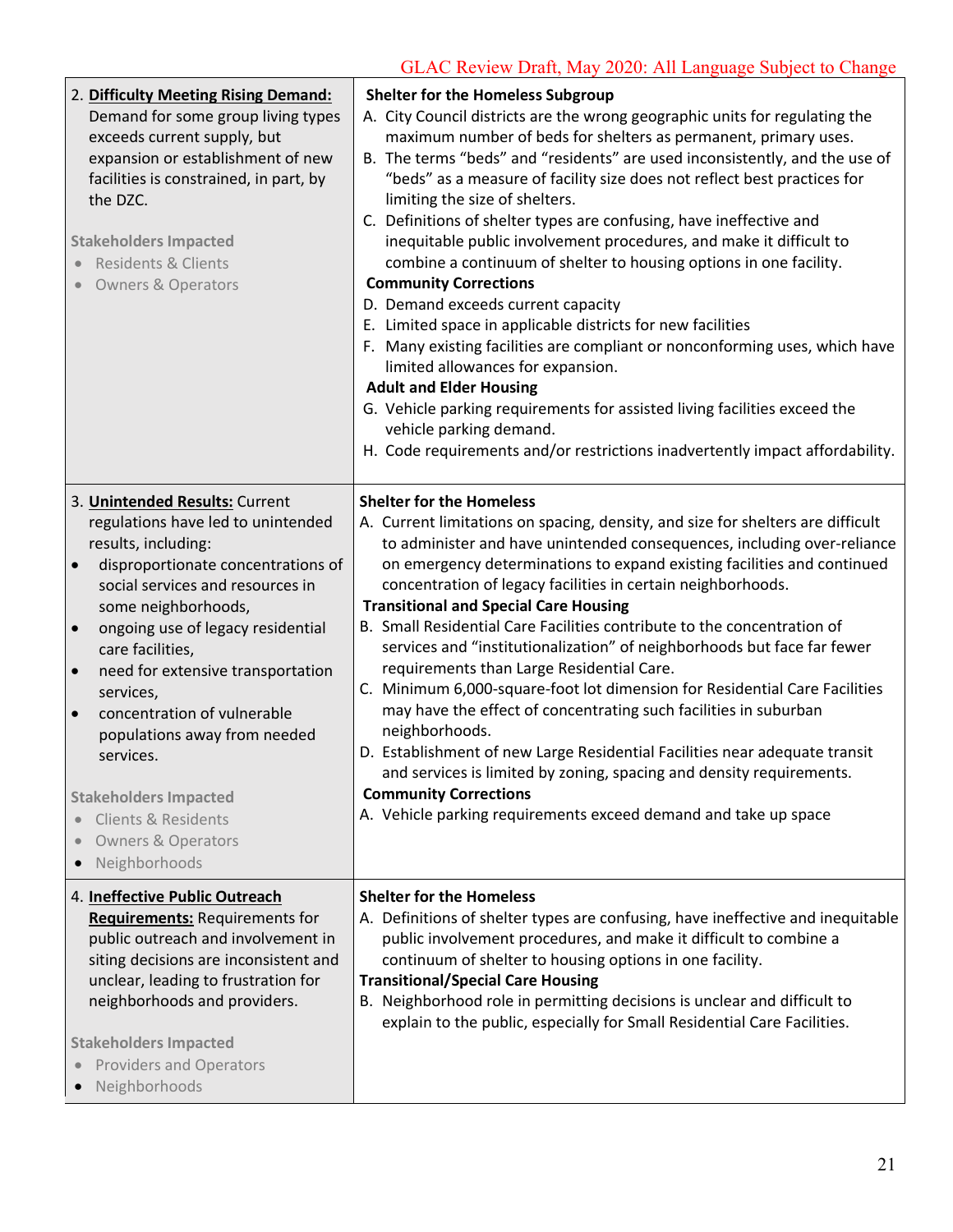| 5. Unclear Regulations: Some<br>regulations are unclear or inflexible<br>when considering expansion or siting<br>new or innovative facilities.<br><b>Stakeholders Impacted</b><br>• Providers and Operators<br><b>Clients and Residents</b><br>Regulators | <b>Shelter for the Homeless</b><br>B. City Council districts are the wrong geographic units for regulating the<br>maximum number of beds for shelters as permanent, primary uses.<br>C. The terms "beds" and "residents" are used inconsistently, and the use of<br>"beds" as a measure of facility size does not reflect best practices for<br>limiting the size of shelters.<br>D. Definitions of shelter types are confusing, have ineffective and inequitable<br>public involvement procedures, and make it difficult to combine a<br>continuum of shelter to housing options in one facility.<br><b>Transitional Housing/Special Care Home</b><br>E. The distinction between services provided in a Transitional Housing<br>setting and a Special Care Home facility are unclear.<br>F. Establishment of new Large Residential Facilities near adequate transit<br>and services is limited by zoning, spacing and density requirements.<br>DIY/Artist/Coop<br>G. The Denver Zoning Code's definition of "Household" places limits on the<br>number of unrelated individuals who can live together. These restrictions<br>inhibit the development of nontraditional residential typologies like artist<br>housing, cooperative housing and co-living.<br>H. The Denver Zoning Code's Household and Group Living definitions and<br>use limitations make it difficult to establish creative spaces that combine |
|-----------------------------------------------------------------------------------------------------------------------------------------------------------------------------------------------------------------------------------------------------------|--------------------------------------------------------------------------------------------------------------------------------------------------------------------------------------------------------------------------------------------------------------------------------------------------------------------------------------------------------------------------------------------------------------------------------------------------------------------------------------------------------------------------------------------------------------------------------------------------------------------------------------------------------------------------------------------------------------------------------------------------------------------------------------------------------------------------------------------------------------------------------------------------------------------------------------------------------------------------------------------------------------------------------------------------------------------------------------------------------------------------------------------------------------------------------------------------------------------------------------------------------------------------------------------------------------------------------------------------------------------------------------------------------------------|
|                                                                                                                                                                                                                                                           | low-cost housing with flexible performance venues, assembly and gallery<br>venues, and the narrow "Live/Work Dwelling" category has proven<br>inapplicable to such uses.<br><b>Emerging Trends</b><br>I. Zoning does not recognize residential building forms that do not meet our<br>current definitions for a "dwelling unit" such as co-housing and Tiny<br>Home Villages.                                                                                                                                                                                                                                                                                                                                                                                                                                                                                                                                                                                                                                                                                                                                                                                                                                                                                                                                                                                                                                      |
|                                                                                                                                                                                                                                                           | 55 Plus/Adult/Elder Housing<br>J. Zoning restrictions limit the number of unrelated individuals who can live<br>together under the definition of "Household Living," which reduces<br>opportunities for intergenerational living and other desired uses.<br><b>Community Corrections</b><br>K. Vehicle parking requirements exceed demand and take up space<br>L. Many existing facilities are compliant or nonconforming uses, which have<br>limited allowances for expansion.                                                                                                                                                                                                                                                                                                                                                                                                                                                                                                                                                                                                                                                                                                                                                                                                                                                                                                                                    |
| 6. Unnecessary or outdated language:<br>Some language in the DZC is<br>redundant, inconsistent or in conflict<br>with state and/or federal regulations<br>and guidelines<br><b>Stakeholders Impacted</b>                                                  | <b>Transitional Housing/Special Care Home</b><br>A. Section 11.2.9.1.F, specifying compliance with the Denver Building and<br>Fire Code, is redundant, as all residential uses must comply with the<br>Building and Fire Code.<br><b>Shelter for the Homeless</b><br>B. Definitions of shelter types are confusing, have ineffective and inequitable<br>public involvement procedures, and make it difficult to combine a                                                                                                                                                                                                                                                                                                                                                                                                                                                                                                                                                                                                                                                                                                                                                                                                                                                                                                                                                                                          |
| <b>Providers and Operators</b><br>Regulators                                                                                                                                                                                                              | continuum of shelter to housing options in one facility.<br><b>Community Corrections</b><br>C. Population Density Requirements need revision.                                                                                                                                                                                                                                                                                                                                                                                                                                                                                                                                                                                                                                                                                                                                                                                                                                                                                                                                                                                                                                                                                                                                                                                                                                                                      |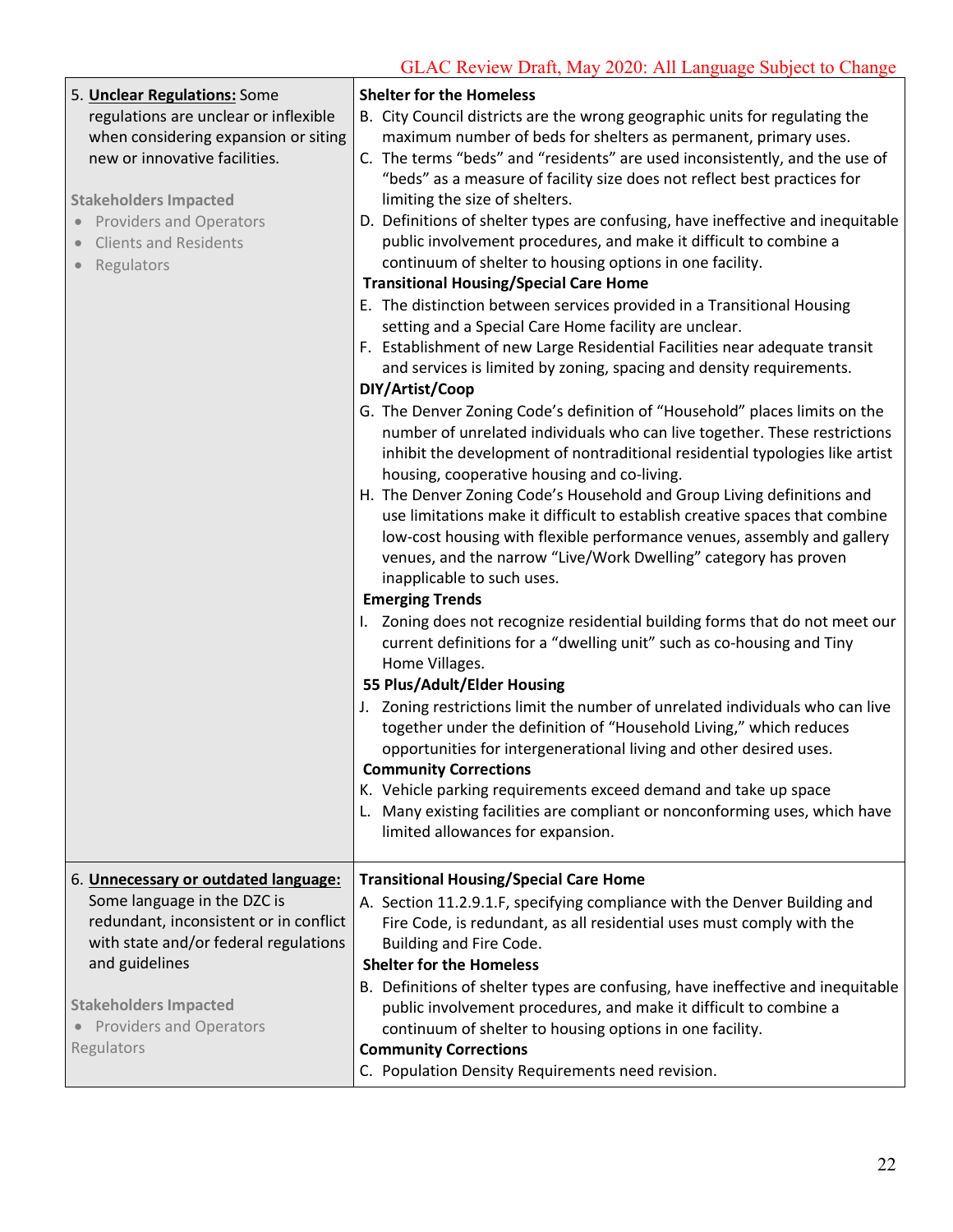# Appendix B: Bike Rack Items

 In the course of this project, many issues were raised that either exceeded the scope of this effort to update residential zoning regulations or which were not directly related to the Denver Zoning Code. These items were noted by staff on a virtual "bike rack" for staff to revisit later. A brief description of some of these items and possible next steps follows:

 • Use of public property to meet housing needs. During several meetings of the Group Living Advisory Committee, members recommended that the city analyze availability of public property to be used for housing/residential uses. In late 2019, Mayor Hancock signed an Executive Order establishing a new department to link housing and homelessness services. The new Department of Housing Stability (HOST) seeks to invest in resources, create policy, and partner with organizations to keep people in the homes they already live in, to quickly resolve an experience of homelessness, and to connect people to affordable housing opportunities. In December of 2019, Denver City Council voted to purchase Tooley Hall, a community correction facility, to maintain the continuation of the use. This is one example of how City and County of Denver agencies are working to use public property to provide for housing and residential uses for group living uses.

Article: <https://denverite.com/2019/12/23/denver-votes-to-buy-a-halfway-house-and-geo-group-is-officially>out-of-the-game/

- • The Shelter, DIY/Artisit/Co-Op and the Adult and Elder Housing GLAC subgroups highlighted how building and fire codes can create barriers to development or rehabilitation of structures, by requiring retrofitting for fire suppression, energy efficiency, etc. CPD Building and Fire staff are continually seeking ways to minimize costs and incentivize building upgrades, while protecting the lives of guests and staff. Additionally, these proposed zoning updates will allow additional efficiencies for residents, including additional people permitted to live together in conventional households and preservation of existing accessory uses that allow churches to operate small and seasonal shelters in their structures.
- • This same group also noted that while the zoning code allows Live/Work Dwelling uses in many zone districts, but that accompanying building and fire code requirements for separation of uses, entrances, etc. are costly to meet and limit the feasibility and adaptability of this use. Staff will continue to collaborate with building and fire staff and community stakeholders to better understand the issues and find opportunities for clarification or updates to building code requirements.
- • The Community Correction Subcommittee expressed interest in exploring social and small enterprise opportunities in connection to community corrections programs. The Group Living team has clarified that most permitted zone districts where it is permitted, Community Correction uses (as Residential Care) can be on a single zone lot with other uses, such as retail, light manufacturing, etc.
- • Permanent Supportive Housing was referenced in several subcommittee groups but primarily in the shelter subgroup. PSH is not addressed separately from other residential care uses in the Denver Zoning Code and is not a group living use. This use is permitted in any zone district that allows multi-unit residential and is regulated the same way as an apartment building. Currently, The City and County of Denver, Denver Economic Development and Opportunity (DEDO), has launched a coordinated effort with the Colorado Department of Local Affairs (DOLA) – Division of Housing (DOH), Colorado Housing and Finance Authority (CHFA), Denver's Road Home (DRH) and Denver Housing Authority (DHA) with the goal of increasing Permanent Supportive Housing (PSH) with quality supportive services for people formerly experiencing homelessness. Permanent Supportive Housing